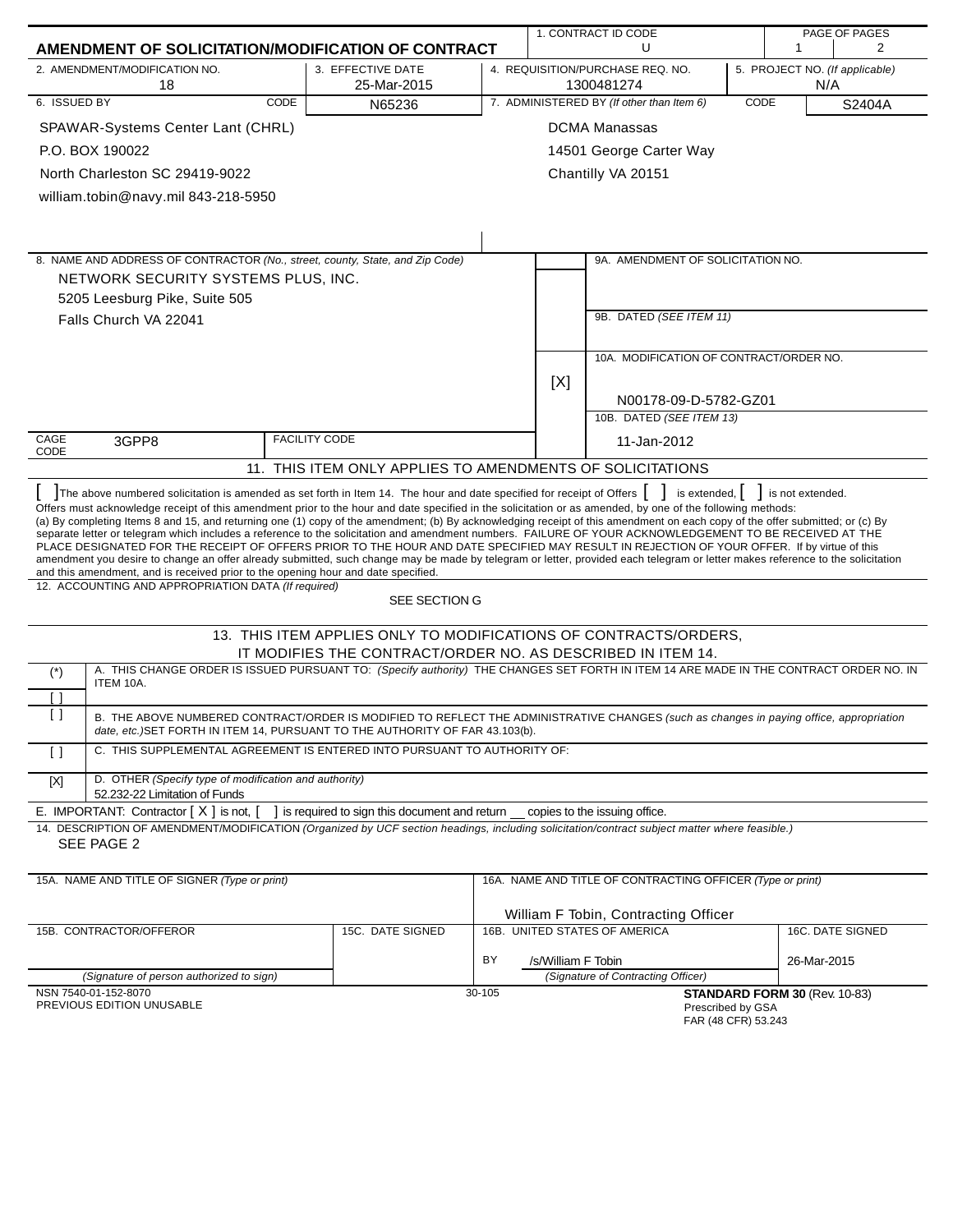| I CONTRACT NO.   | <b>IDELIVERY ORDER NO.</b> | AMENDMENT/MODIFICATION NO. | PAGE   | 'FINAL |
|------------------|----------------------------|----------------------------|--------|--------|
| N00178-09-D-5782 | GZ01                       |                            | 2 of 2 |        |

# **GENERAL INFORMATION**

The purpose of this modification is to Incrementally Fund this task order (PR1300481274)... Accordingly, said Task Order is modified as follows: A conformed copy of this Task Order is attached to this modification for informational purposes only.

The Line of Accounting information is hereby changed as follows:

The total amount of funds obligated to the task is hereby increased from \$8,462,027.70 by \$465,000.00 to \$8,927,027.70.

| <b>CLIN/SLIN</b> | Type Of Fund | From $(\$)$ | By()       | To $($     |
|------------------|--------------|-------------|------------|------------|
| 400407           | O&MN,N       | 0.00        | 175,000.00 | 175,000.00 |
| 400408           | O&MN,N       | 0.00        | 195,000.00 | 195,000.00 |
| 400409           | O&MN,N       | 0.00        | 90,000.00  | 90,000.00  |
| 600403           | O&MN,N       | 0.00        | 5,000.00   | 5,000.00   |

The total value of the order is hereby increased from \$32,964,438.00 by \$0.00 to \$32,964,438.00.

The Period of Performance of the following line items is hereby changed as follows:

CLIN/SLIN From To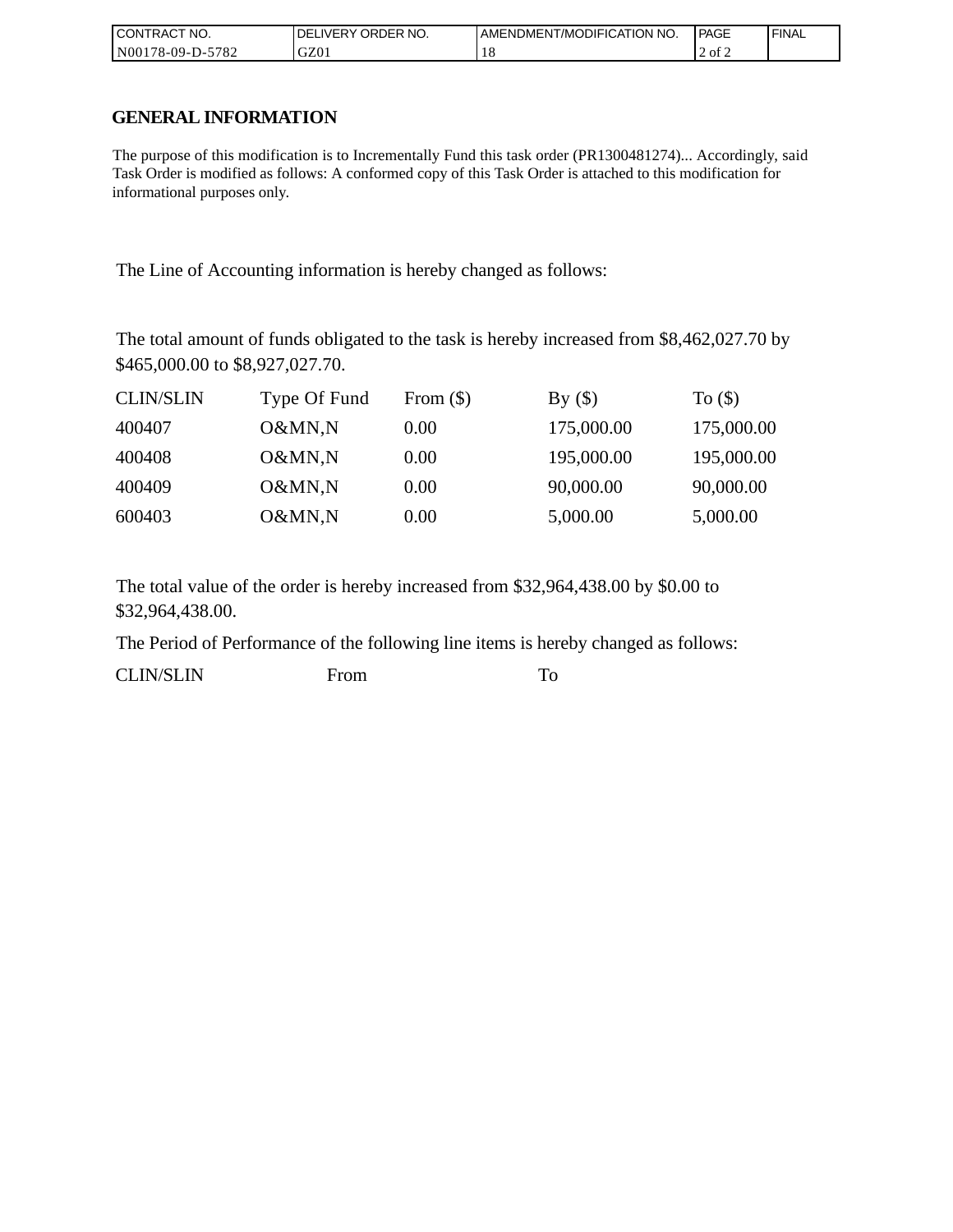| <b>CONTRACT NO.</b> | <b>IDELIVERY ORDER NO.</b> | AMENDMENT/MODIFICATION NO. | <b>PAGE</b>  | 'FINAL |
|---------------------|----------------------------|----------------------------|--------------|--------|
| N00178-09-D-5782    | GZ01                       | 1 O                        | ' 01<br>. در |        |

# **SECTION B SUPPLIES OR SERVICES AND PRICES**

CLIN - SUPPLIES OR SERVICES

For Cost Type Items:

| Item | PSC | Supplies/Services                                          |  | Qty Unit Est. Cost                                  | Fixed Fee | CPFF |
|------|-----|------------------------------------------------------------|--|-----------------------------------------------------|-----------|------|
| 4001 |     | R425 IA Support (Fund Type - TBD)                          |  | 1.0 LO \$7,328,169.00 \$319,542.00 \$7,647,711.00   |           |      |
|      |     | 400101 R425 ACRN:AA PR 1300239279 (Fund Type -<br>OTHER)   |  |                                                     |           |      |
|      |     | 400102 R425 ACRN:AB PR 1300286595 (Fund Type -<br>OTHER)   |  |                                                     |           |      |
| 4002 |     | R425 IA Support (Fund Type - TBD)                          |  | $1.0$ LO \$7,498,166.00 \$366,636.00 \$7,864,802.00 |           |      |
|      |     | 400201 R425 ACRN: AC PR: 1300298860 (Fund Type -<br>OTHER) |  |                                                     |           |      |
|      |     | 400202 R425 ACRN: AF PR: 1300319971 (Fund Type -<br>OTHER) |  |                                                     |           |      |
|      |     | 400203 R425 ACRN: AE PR: 1300332147 (Fund Type -<br>OTHER) |  |                                                     |           |      |
|      |     | 400204 R425 ACRN: AG PR: 1300354996 (Fund Type -<br>OTHER) |  |                                                     |           |      |
|      |     | 400205 R425 ACRN: AH PR: 1300354996 (Fund Type -<br>OTHER) |  |                                                     |           |      |
| 4003 |     | R425 IA Support (Fund Type - TBD)                          |  | 1.0 LO \$7,672,265.00 \$333,893.00 \$8,006,158.00   |           |      |
|      |     | 400301 R425 ACRN: AJ PR: 1300373150 (Fund Type -<br>OTHER) |  |                                                     |           |      |
|      |     | 400302 R425 ACRN: AK PR: 1300373150 (Fund Type -<br>OTHER) |  |                                                     |           |      |
|      |     | 400303 R425 ACRN: AJ PR: 1300373150 (Fund Type -<br>OTHER) |  |                                                     |           |      |
|      |     | 400304 R425 ACRN: AM PR: 1300394554 (Fund Type -<br>OTHER) |  |                                                     |           |      |
|      |     | 400305 R425 ACRN AN PR 1300415544 (O&MN, N)                |  |                                                     |           |      |
|      |     | 400306 R425 ACRN AP PR 1300436371 (O&MN, N)                |  |                                                     |           |      |
|      |     | 400307 R425 ACRN AQ PR 1300436371 (O&MN, N)                |  |                                                     |           |      |
| 4004 |     | R425 IA Support (Fund Type - TBD)                          |  | 1.0 LO \$7,850,571.00 \$341,316.00 \$8,191,887.00   |           |      |
|      |     | 400401 R425 ACRN AR PR1300443439 (O&MN, N)                 |  |                                                     |           |      |
|      |     | 400402 R425 ACRN AS PR1300443439 (O&MN, N)                 |  |                                                     |           |      |
|      |     | 400403 R425 ACRN AT PR1300443439 (O&MN, N)                 |  |                                                     |           |      |
|      |     | 400404 R425 ACRN AU PR 1300447315 (O&MN, N)                |  |                                                     |           |      |
|      |     | 400405 R425 ACRN AV PR 1300447315 (O&MN, N)                |  |                                                     |           |      |
|      |     | 400406 R425 ACRN AW PR 1300447315 (O&MN, N)                |  |                                                     |           |      |
|      |     | 400407 R425 ACRN AX PR 1300481274 (O&MN, N)                |  |                                                     |           |      |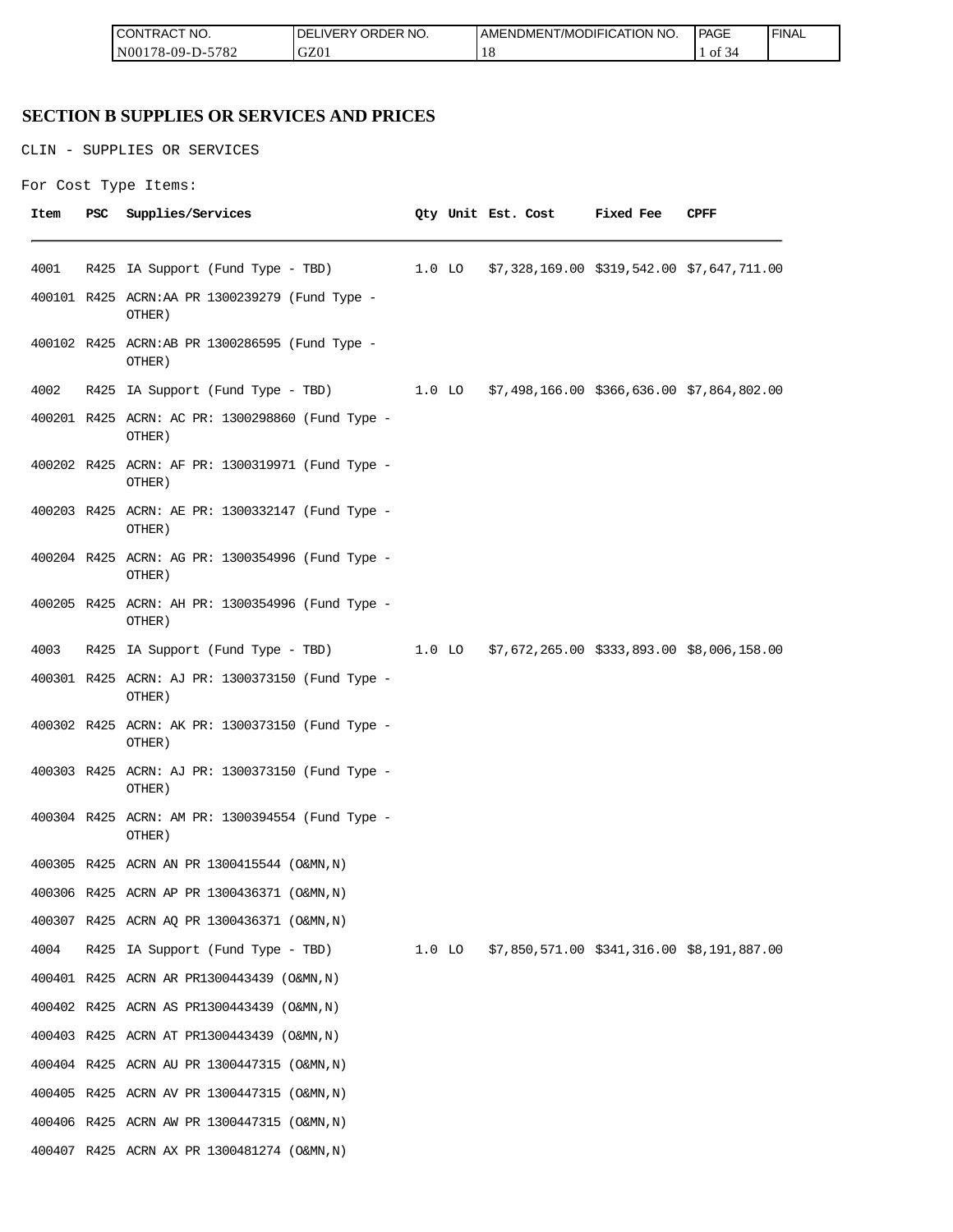|      |     | CONTRACT NO.                                | DELIVERY ORDER NO. |          |                    | AMENDMENT/MODIFICATION NO.                 | <b>PAGE</b> | <b>FINAL</b> |
|------|-----|---------------------------------------------|--------------------|----------|--------------------|--------------------------------------------|-------------|--------------|
|      |     | N00178-09-D-5782                            | GZ01               |          | 18                 |                                            | 2 of 34     |              |
|      |     |                                             |                    |          |                    |                                            |             |              |
| Item | PSC | Supplies/Services                           |                    |          | Oty Unit Est. Cost | Fixed Fee                                  | <b>CPFF</b> |              |
|      |     | 400408 R425 ACRN AY PR 1300481274 (O&MN, N) |                    |          |                    |                                            |             |              |
|      |     | 400409 R425 ACRN AZ PR 1300481274 (O&MN, N) |                    |          |                    |                                            |             |              |
| 4005 |     | R425 IA Support (Fund Type - TBD)           |                    | $1.0$ LO |                    | \$8,033,188.00 \$348,911.00 \$8,382,099.00 |             |              |
|      |     | Option                                      |                    |          |                    |                                            |             |              |

```
For ODC Items:
```

| Item   | PSC  | Supplies/Services                           | 0ty | Unit | Est. Cost    |
|--------|------|---------------------------------------------|-----|------|--------------|
| 6001   | R425 | IA Support (Fund Type - TBD)                | 1.0 | LO   | \$313,470.00 |
| 600101 | R425 | ACRN: AB PR 1300286595 (Fund Type - OTHER)  |     |      |              |
| 6002   | R425 | IA Support (Fund Type - TBD)                | 1.0 | LO   | \$313,470.00 |
| 600201 | R425 | ACRN: AC PR: 1300298860 (Fund Type - OTHER) |     |      |              |
| 600202 | R425 | ACRN: AH PR: 1300354996 (Fund Type - OTHER) |     |      |              |
| 6003   | R425 | IA Support (Fund Type - TBD)                | 1.0 | LO   | \$313,470.00 |
| 600301 | R425 | ACRN: AJ PR: 1300373150 (Fund Type - TBD)   |     |      |              |
| 600302 | R425 | ACRN: AP PR:1300436371 (O&MN, N)            |     |      |              |
| 6004   | R425 | IA Support (Fund Type - TBD)                | 1.0 | LO   | \$313,470.00 |
| 600401 | R425 | ACRN AS PR 1300443439 (O&MN, N)             |     |      |              |
| 600402 | R425 | ACRN AW PR 1300447315 (O&MN, N)             |     |      |              |
| 600403 | R425 | ACRN BA PR 1300481274 (O&MN, N)             |     |      |              |
| 6005   | R425 | IA Support (Fund Type - TBD)                | 1.0 | LO   | \$313,470.00 |
|        |      | Option                                      |     |      |              |

#### 5252.216-9204 LEVEL OF EFFORT--FEE ADJUSTMENT FORMULA (MAR 1994)

(a) Subject to the provisions of the "Limitation of Cost" or "Limitation of Funds" clause (whichever is applicable to this contract), it is hereby understood and agreed that the fixed fee is based upon the Contractor providing the following number of staff-hours of direct labor, hereinafter referred to as X, at the estimated cost and during the term of this contract specified elsewhere herein:

[Contractor shall insert number of estimated direct labor staff hours]

Total Staff-Hours (X)\* Total Prime Staff-Hours Fixed Fee\*\* \*(inclusive of Prime and any proposed Subcontractor(s))

| Base Period<br>Option 1<br>Option 2<br>Option 3<br>Option 4 |  |  |  |  |                  |  |                   |
|-------------------------------------------------------------|--|--|--|--|------------------|--|-------------------|
| **Contractor is to identify basis for fixed fee amount:     |  |  |  |  | Prime Hours Only |  | Total Staff-Hours |

The Contractor agrees to provide the total level of effort specified above in performance of work described in Sections "B" and "C" of this contract.

(b) Of the total staff-hours of direct labor set forth above, it is estimated that \_\_ staff-hours are competitive time (uncompensated overtime).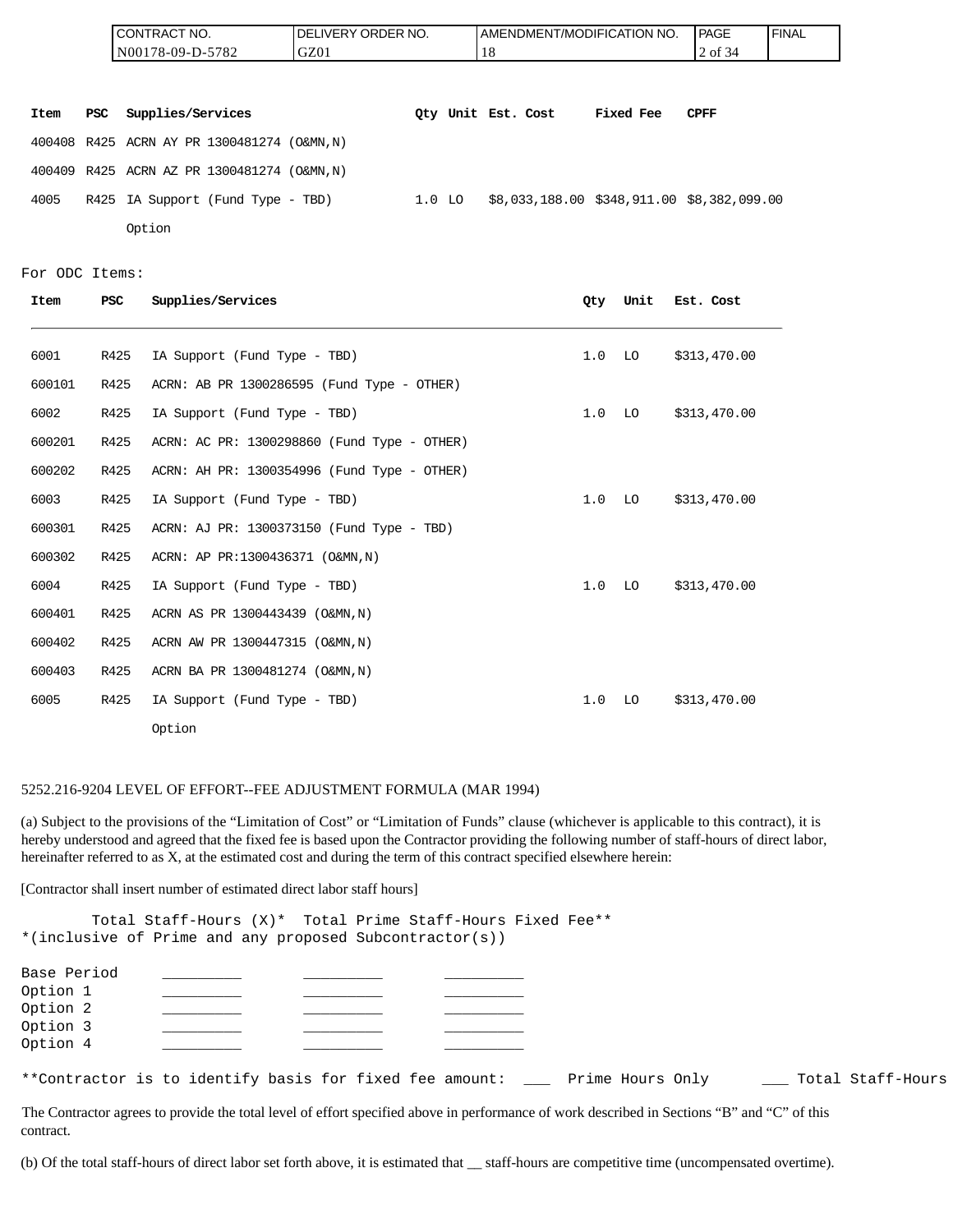| <b>CONTRACT NO.</b>                      | NO.<br>' ORDER<br><b>DELIVERY</b> | AMENDMENT/MODIFICATION NO. | <b>PAGE</b> | <b>FINAL</b> |
|------------------------------------------|-----------------------------------|----------------------------|-------------|--------------|
| $-5782$<br>N00 <sub>1</sub><br>/8-09-D-5 | GZ01                              |                            | ΟĪ<br>. د   |              |

Competitive time (uncompensated overtime) is defined as hours provided by personnel in excess of 40 hours per week without additional compensation for such excess work. All other effort is defined as compensated effort. If no amount is indicated in the first sentence of this paragraph, competitive time (uncompensated overtime) effort performed by the contractor shall not be counted in fulfillment of the level of effort obligations under this contract.

(c) Effort performed in fulfilling the total level of effort obligations specified above shall only include effort performed in direct support of this contract and shall not include time and effort expended on such things as local travel from an employee's residence to their usual work location, uncompensated effort while on travel status, truncated lunch periods, or other time and effort which does not have a specific and direct contribution to the tasks described in Section B.

(d) It is understood and agreed that various conditions may exist prior to or upon expiration of the term of the contract, with regard to the expenditure of labor staff-hours and/or costs thereunder which may require adjustment to the aggregate fixed fee. The following actions shall be dictated by the existence of said conditions:

(1) If the Contractor has provided not more than 105% of X or not less than 95% of X, within the estimated cost, and at the term of the contract, then the fee shall remain as set forth in Section B.

(2) If the Contractor has provided X-staff-hours, within the term, and has not exceeded the estimated cost then the Contracting Officer may require the Contractor to continue performance until the expiration of the term, or until the expenditure of the estimated cost of the contract except that, in the case of any items or tasks funded with O&MN funds, performance shall not extend beyond 30 September. In no event shall the Contractor be required to provide more than 105% of X within the term and estimated cost of this contract. The fee shall remain as set forth in Section B.

(3) If the Contractor expends the estimated cost of the contract, during the term of the contract and has provided less than X staff-hours, the Government may require the Contractor to continue performance, by providing cost growth funding, without adjusting the fixed fee, until such time as the Contractor has provided X staff-hours.

(4) If the Contracting Officer does not elect to exercise the Government's rights as set forth in paragraph (d)(2) and (d)(3) above, and the Contractor has not expended more than 95% of X staff-hours, the fixed fee shall be equitably adjusted downward to reflect the diminution of work. The total fee due the contractor shall be adjusted so as to be in direct proportion to the number of direct hours utilized in the same ration of fee to the estimated total hours then set forth in the contract.

(5) Nothing herein contained shall, in any way, abrogate the Contractor's responsibilities, and/or the Government's rights within the terms of the contract provision entitled "Limitation of Cost" or "Limitation of Funds" as they shall apply throughout the term of the contract, based upon the total amount of funding allotted to the contract during its specified term.

(e) Within 45 days after completion of the work under each separately identified period of performance hereunder, the Contractor shall submit the following information in writing to the Contracting Officer with copies to the cognizant Contract Administration Office and DCAA office to which vouchers are submitted:

(1) The total number of staff-hours of direct labor expended during the applicable period.

(2) A breakdown of this total showing the number of staff-hours expended in each direct labor classification and associated direct and indirect costs.

(3) A breakdown of other costs incurred.

(4) The Contractor's estimate of the total allowable cost incurred under the contract for the period.

In the case of a cost under-run, the Contractor shall submit the following information in addition to that required above:

(5) The amount by which the estimated cost of this contract may be reduced to recover excess funds and the total amount of staff-hours not expended, if any.

(6) A calculation of the appropriate fee reduction in accordance with this clause.

All submissions required by this paragraph shall separately identify subcontractor information, if any.

#### ADDITIONAL SLINS

Additional SLINs will be unilaterally created by the Contracting Officer during performance of this Task Order to accommodate the multiple types of funds that will be used under this order.

#### LIMITATION OF LIABILITY – INCREMENTAL FUNDING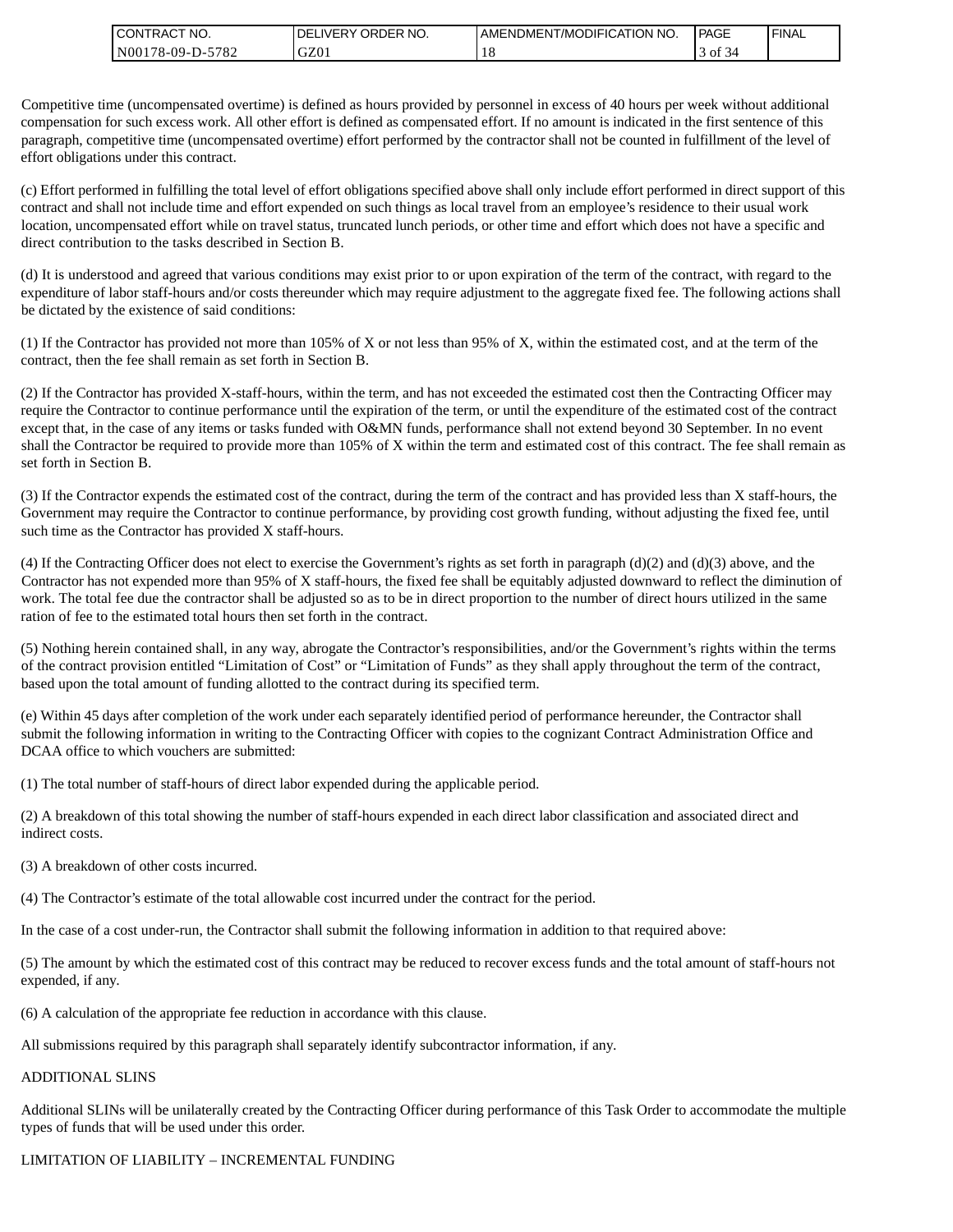| 'NO.<br><b>CONTRAC</b>                                 | NO.<br>ORDER<br>'DF<br>LIVERY. | AMENDMENT/MODIFICATION NO. | PAGE                      | <b>FINAL</b> |
|--------------------------------------------------------|--------------------------------|----------------------------|---------------------------|--------------|
| N <sub>00</sub><br>5782<br>$^{\circ}$ 178-09-D- $\sim$ | GZ01                           | 1 C                        | $\sim$ $\sim$<br>ΟĪ<br>34 |              |

CLINs 4001 & 6001 are incrementally funded and the amount currently available for payment hereunder is limited to \$305,000.00. It is estimated that these funds will cover the cost of performance through 10 January 2013. Subject to the provisions of the clause entitled "Limitation of Funds" (APR 94) (FAR 52.232-22) of the general provisions of this contract, no legal liability on the part of the Government for payment in excess of \$305,000.00 shall arise unless additional funds are made available and are incorporated as a modification to the delivery order.

| <b>CLIN</b>  | <b>CPFF</b>  | THIS ACTION     | <b>CUMULATIVE</b> | <b>BALANCE</b> |
|--------------|--------------|-----------------|-------------------|----------------|
| 4001         | 7,647,711.00 | 270,000.00      | 295,000.00        | \$7,352,711.00 |
| 6001         | 313,470.00   | 10,000.00<br>\$ | 10,000.00         | 303,470.00     |
| <b>TOTAL</b> | 7,961,181.00 | 280,000.00      | 305,000.00        | \$7,656,181.00 |

CLINs  $4002 \& 6002$  are incrementally funded and the amount currently available for payment hereunder is limited to \$2,622,844.34. It is estimated that these funds will cover the cost of performance through 10 September 2013. Subject to the provisions of the clause entitled "Limitation of Funds" (APR 94) (FAR 52.232-22) of the general provisions of this contract, no legal liability on the part of the Government for payment in excess of \$2,622,844.34 shall arise unless additional funds are made available and are incorporated as a modification to the delivery order.

| <b>CLIN</b>  | <b>CPFF</b>        | THIS ACTION | <b>CUMULATIVE</b> | <b>BALANCE</b>                          |
|--------------|--------------------|-------------|-------------------|-----------------------------------------|
| 4002         | 7,864,802.00       | S<br>0.00   | \$2,597,844.34    | 5,266,957.66<br>\$                      |
| 6002         | 313,470.00         | 0.00<br>D   | 25,000.00         | $\boldsymbol{\mathsf{S}}$<br>288,470.00 |
| <b>TOTAL</b> | 8,178,272.00<br>\$ | 0.00<br>Φ   | 2,622,844.34      | \$<br>5,555,427.66                      |

CLINs 4003 & 6003 are incrementally funded and the amount currently available for payment hereunder is limited to \$3,072,215.99. It is estimated that these funds will cover the cost of performance through 10 September 2014. Subject to the provisions of the clause entitled "Limitation of Funds" (APR 94) (FAR 52.232-22) of the general provisions of this contract, no legal liability on the part of the Government for payment in excess of \$3,072,215.99 shall arise unless additional funds are made available and are incorporated as a modification to the delivery order.

| <b>CLIN</b> | CPFF              | THIS ACTION | <b>CUMULATIVE</b> | <b>BALANCE</b>    |
|-------------|-------------------|-------------|-------------------|-------------------|
| 4003        | 8,006,158.00<br>Φ | 532,000.00  | 3,062,000.00      | 4,944,158.00<br>Ф |
| 6003        | 313,470.00<br>\$  | 1,000.00    | 10,215.99         | 303,254.01<br>S   |
| TOTAL       | 8,319,628.00<br>S | 533,000.00  | 3,072,215.99      | 5,247,412.01<br>Ф |

CLINs 4004 & 6004 are incrementally funded and the amount currently available for payment hereunder is limited to \$2,926,967.37. It is estimated that these funds will cover the cost of performance through 10 September 2015. Subject to the provisions of the clause entitled "Limitation of Funds" (APR 94) (FAR 52.232-22) of the general provisions of this contract, no legal liability on the part of the Government for payment in excess of \$2,926,967.37 shall arise unless additional funds are made available and are incorporated as a modification to the delivery order

| <b>CLIN</b> | <b>CPFF</b>  | THIS ACTION     | <b>CUMULATIVE</b>   | <b>BALANCE</b>     |
|-------------|--------------|-----------------|---------------------|--------------------|
| 4004        | 8,191,887.00 | 460,000,00<br>ີ | 2,914,967.37<br>1\$ | 5,276,919.63<br>ıэ |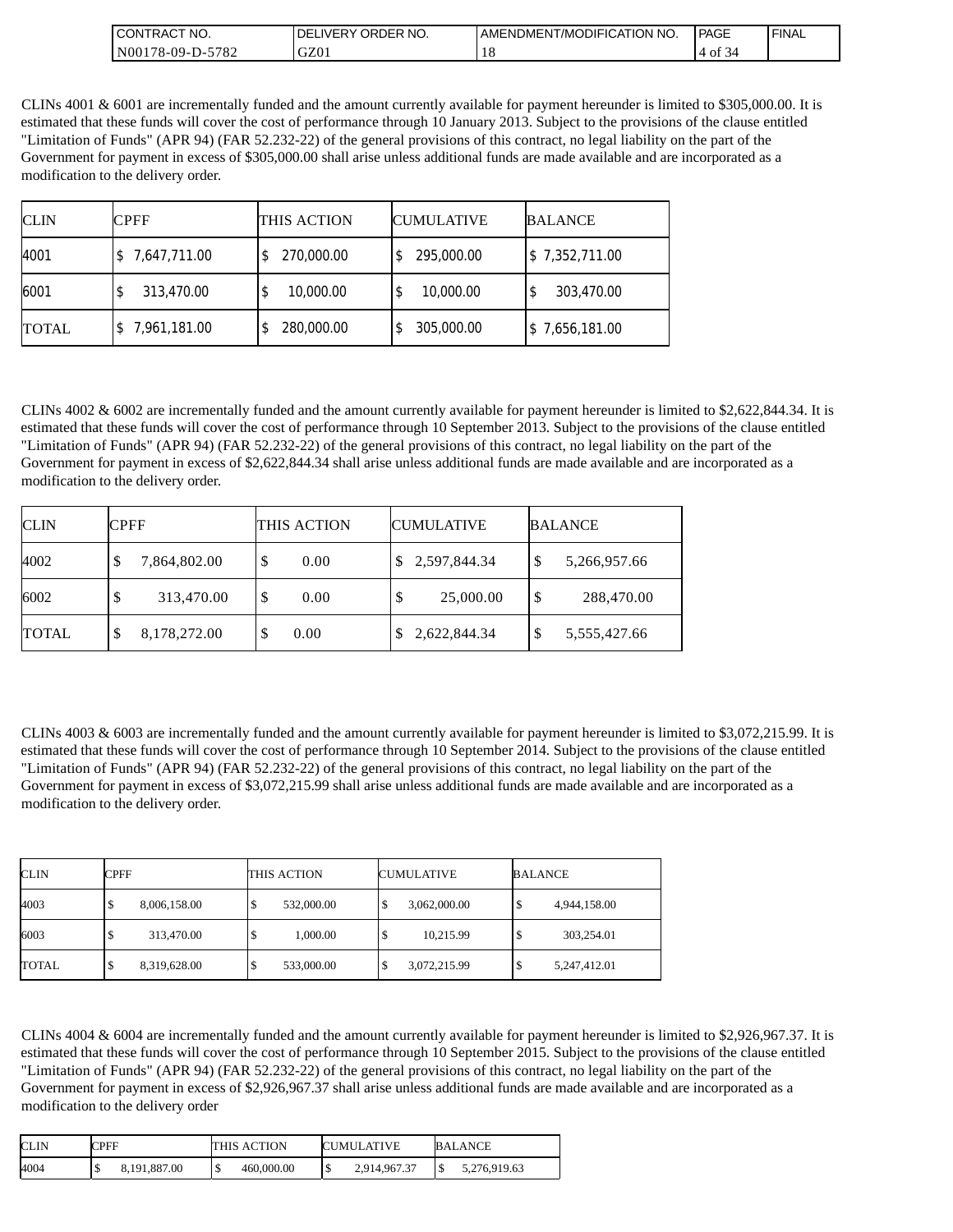| 'NO.<br>CONT'<br>TRAC1                                        | ORDER NO.<br><b>IVERY</b><br>DE | AMENDMENT/MODIFICATION<br>'NO. | PAGE       | ' FINAL |
|---------------------------------------------------------------|---------------------------------|--------------------------------|------------|---------|
| 5782<br>$N00^{\circ}$<br>'78-09-D<br>$\overline{\phantom{a}}$ | $\sim$<br>UZU1                  | 1 O                            | of $\beta$ |         |

| 6004  | ch<br>D | 313,470.00   | ۰U | 5,000,00   | ch | 12,000.00    | 1\$ | 301,470.00   |
|-------|---------|--------------|----|------------|----|--------------|-----|--------------|
| TOTAL | D       | 8,505,357.00 |    | 465,000.00 |    | 2,926,967.37 |     | 5,578,409.26 |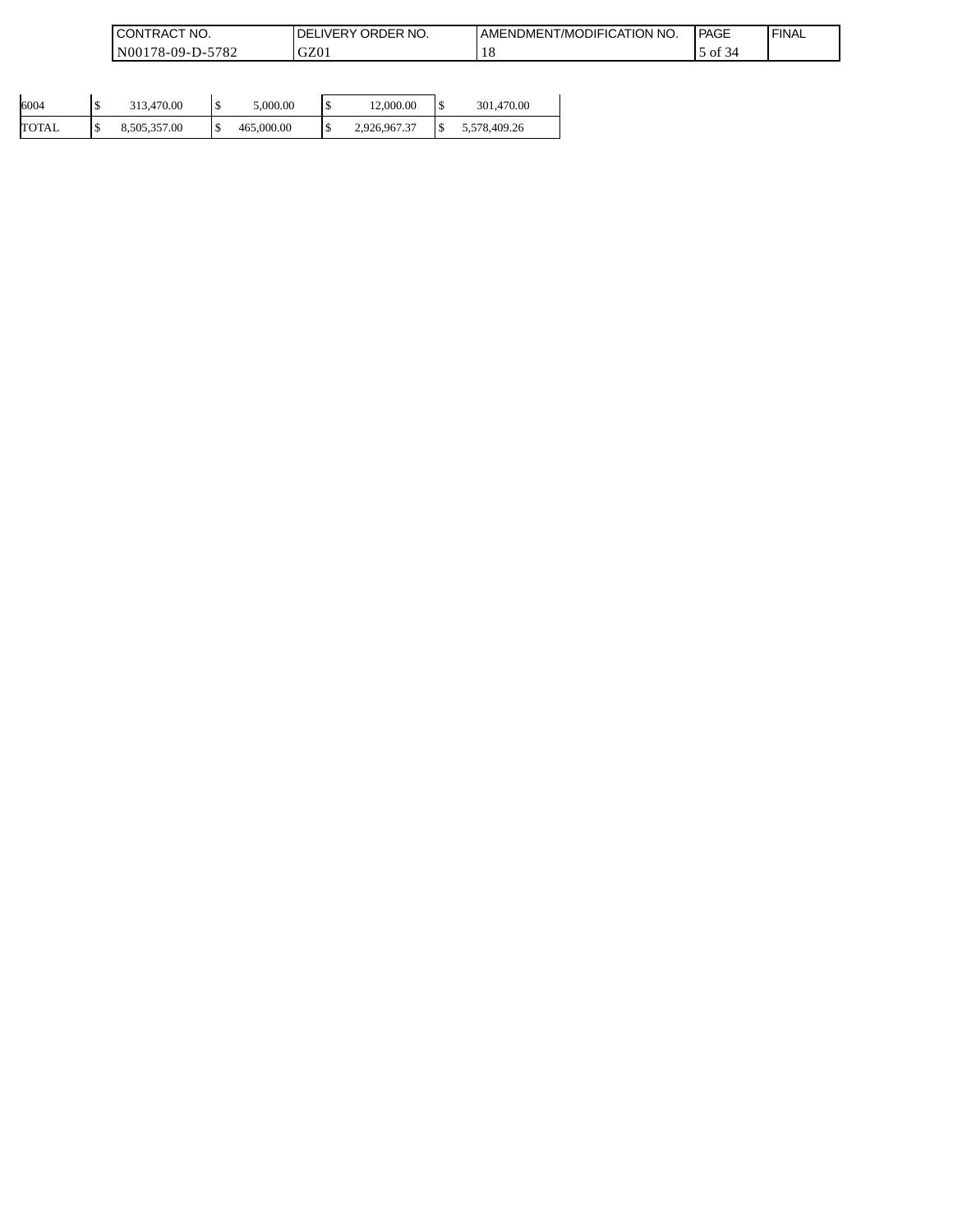| CONTRACT<br>CT NO.                       | NO.<br>' ORDER<br><b>DELIVERY</b> | AMENDMENT/MODIFICATION NO. | l PAGE        | <b>FINAL</b> |
|------------------------------------------|-----------------------------------|----------------------------|---------------|--------------|
| $-5782$<br>N <sub>001</sub><br>78-09-D-J | GZ0                               | 1 O                        | '6 of<br>. 34 |              |

# **SECTION C DESCRIPTIONS AND SPECIFICATIONS**

C-302 SPECIFICATIONS/STATEMENT OF WORK (DEC 1998)

Work under this contract shall be performed in accordance with the following Performance Work Statement (PWS):

### **Section C - Performance Work Statement (PWS)**

SPAWARSYSCEN-CHARLESTON, Code 582V0, Information Assurance (IA), IA Mitigation, Certification and Accreditation (C&A), and Information Assurance Vulnerability Management (IAVM)

## **1.0 INTRODUCTION**

The Space and Naval Warfare Systems Center (SPAWARSYSCEN) Atlantic; Network Security Implementation Branch, Code 582V0, is providing Network Security Engineering Support Services in support of Navy Medicine and Federal Health Systems as it pertains to information assurance for Navy Medicine's Military Treatment Facilities (MTF), Dental clinics worldwide, and Federal Health agencies.

## **2.0 BACKGROUND**

The task will support the continued Information Assurance initiatives within Navy Medicine and Federal Health agencies, and provide support to the Information Management and Information Technology (IM/IT) execution agent. SSC Atlantic will execute all aspects of Information Assurance for Navy Medicine and Federal Health agencies to ensure compliance with Federal, Department of Defense (DoD), and Department of Navy (DoN) regulations and policies.

## **3.0 SCOPE**

The objective of this Task Order is to provide support in the conduct of Information Assurance (IA), IA Mitigation, Certification and Accreditation (C&A), and Information Assurance Vulnerability Management (IAVM) to support the mission of Navy Medical and Federal Health systems at locations throughout the CONUS and OCONUS areas as well as incorporate the evaluation of the current IA and security posture of Navy Medical and Federal Health Systems facilities. The range of this support would span subject matter expertise to administrative support/graphic services with skill sets and experience that match Code 582V0's need to comply with and respond to requirements including current, updated program plans and documentation, current and accurate requirements definition, alternative approaches for fielding, migrating, staging and supporting systems, site management, adherence to standards, specifications and best practices, mitigation of risks, addressing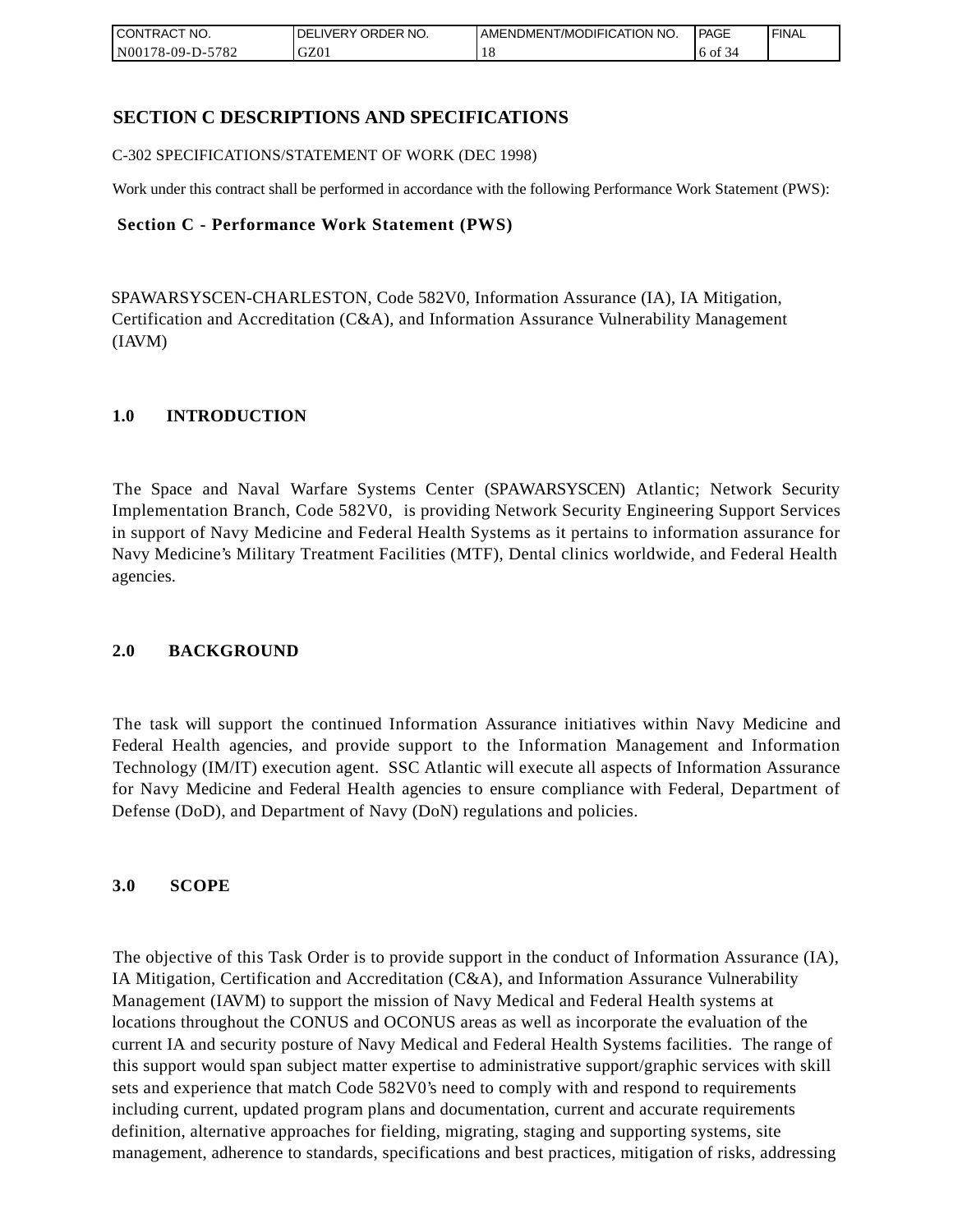| I CONTRACT NO.                 | ORDER NO.<br><b>LIVERY</b><br>DEL | AMENDMENT/MODIFICATION NO. | PAGE      | ' FINAL |
|--------------------------------|-----------------------------------|----------------------------|-----------|---------|
| 5782<br>N001<br>78-09-L<br>$-$ | GZ0                               | 1 O                        | ΟĪ<br>.54 |         |

issues and performing all Program and Project functions necessary to achieve the strategic goalds and objectives of SPAWAR's customers.

# **4.0 PLACE OF PERFORMANCE**

Work shall be performed at the SPAWARSYSCEN, Atlantic and in each of the following location(s):

- a. Contractor's Facility
- b. Bethesda, MD
- c. San Diego, CA
- d. New Orleans, LA
- e. NH Camp Pendleton, Ocean Side, CA
- f. NH Oak Harbor, WA
- g. NH Corpus Christi, TX
- h. NH Rota, Spain
- i. NH Guam
- j. NH Guantanamo Bay (Cuba)
- k. NH Cherry Point, NC
- l. NH Bremeerton, (Washington)
- m. NH Lemoore, CA
- n. NH Sigonella, Italy
- o. NH Napes, Italy
- p. NH Okinawa, Japan
- q. NH Pensacola, FL
- r. NH 29 Palms, CA
- s. NNMC Bethesda, Maryland
- t. NH Yokosuka, Japan
- u. NAMRU Jakarta (Indonesia)
- v. NAMR:U Cairo (Egypt)
- w. NH Pearl Harbor (Honolulu)
- x. NAMRU Lima (Peru)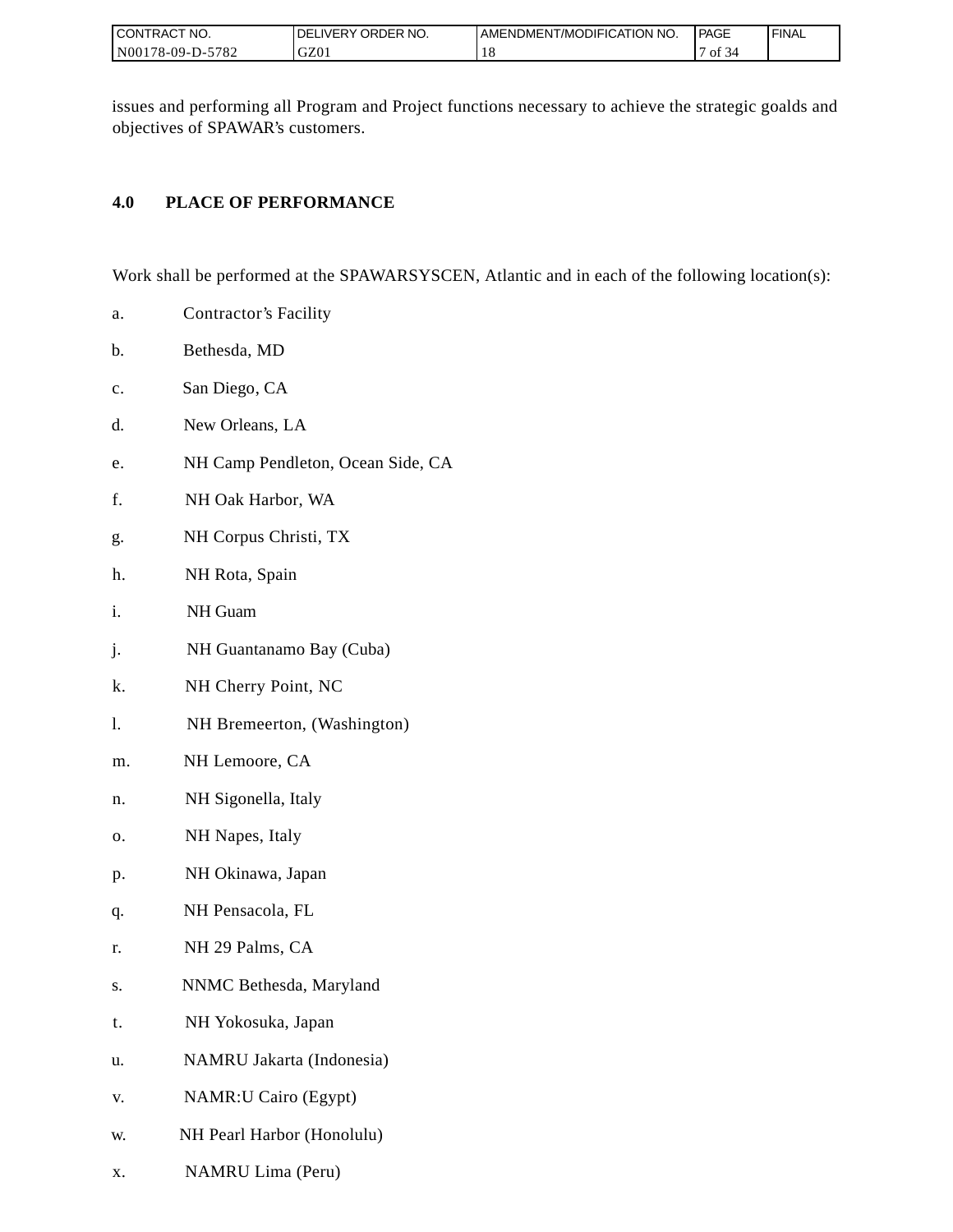| °CT NO.<br>I CONTRACT            | NO.<br>' ORDER<br><b>DELIVERY</b> | AMENDMENT/MODIFICATION<br>' NO. | PAGE | ' FINAL |
|----------------------------------|-----------------------------------|---------------------------------|------|---------|
| $\sim$ N001<br>5782<br>78-09-D-' | GZ01                              |                                 | 8 of |         |

## **5.0 APPLICABLE DIRECTIVES / REFERENCES**

The Contractor shall adhere to the following documents in accordance with paragraph 8.0, Performance Requirements.

| <b>Document Type</b> | No./Version | <b>Title</b>                  | Date           |
|----------------------|-------------|-------------------------------|----------------|
| DoD Directive        |             | <b>Information Assurance</b>  | $10-24-2002$   |
| 8500.1               |             | (IA)                          |                |
| DoD Instruction      |             | <b>Information Assurance</b>  | $2 - 6 - 2003$ |
| 8500.2               |             | (IA) Implementation for       |                |
|                      |             | Automated                     |                |
|                      |             | Information<br><b>Systems</b> |                |
| DoD Regulation       |             | DoD Personnel Security        | 1-1987         |
| 5200.2-R             |             | Program                       |                |
| <b>SECNAVINST</b>    |             | Department of the Navy        | 3/10/1999      |
| 5510.30A             |             | <b>Personnel Security</b>     |                |
|                      |             | Program                       |                |
| <b>SECNAVINST</b>    |             | Department of the Navy        | 3/17/1999      |
| 5510.36              |             | <b>Information Security</b>   |                |
|                      |             | Program (ISP)                 |                |

# **6.0 SECURITY and TRAINING SUPPORT**

SSC-A contractor personnel will have the appropriate clearances required for access to classified data as required. Prior to starting work on the task, SSC-A contractor personnel will have a minimum of an interim Secret Security Clearance granted by the Defense Industrial Security Clearance Office (DISCO) and will comply with IT access authorization requirements. In addition, SSC-A contractor personnel will possess the appropriate IT level of access for the required task and position assignment. SSC-A contractor personnel shall handle and safeguard any unclassified but sensitive and classified information in accordance with appropriate Department of Defense security regulations.

The Project Engineer shall determine if the appropriate IT Position Category has been assigned to the respective contractor personnel and inform the contractor of that determination based on the following criteria:

IT-1 Position - Positions in which the incumbent is responsible for the planning, direction, and implementation of a computer security program; major responsibility for the direction, planning and design of a computer system, including the hardware and software; or, can access a system during the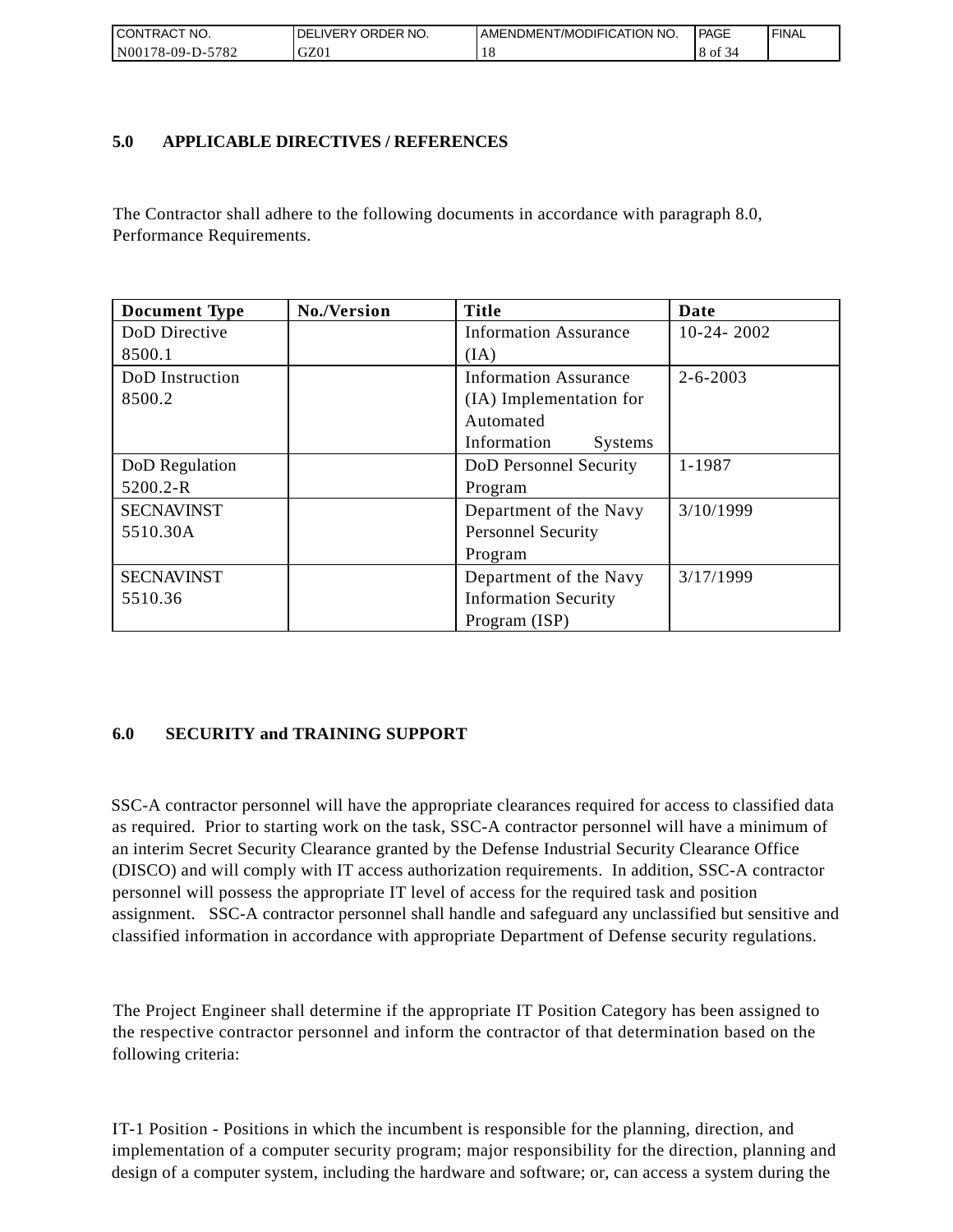| CONTRACT<br>CT NO.                        | NO.<br>ORDER<br><b>DELIVERY</b> | I AMENDMENT/MODIFICATION NO. | PAGE | <b>I FINAL</b> |
|-------------------------------------------|---------------------------------|------------------------------|------|----------------|
| 5782<br>N <sub>001</sub><br>$178-09-D$ -J | GZ0 <sub>1</sub>                | . O                          | ΟĪ   |                |

operation or maintenance in such a way, and with a relatively high risk for causing grave damage, or realize a significant personal gain. Personnel whose duties meet the criteria for IT-1 Position designation require a favorably adjudicated Single Scope Background Investigation (SSBI) or SSBI Periodic Reinvestigation (SSBI-PR). The SSBI or SSBI-PR shall be updated a minimum of every 5 years.

IT-II Position - Positions in which the incumbent is responsible for the direction, planning, design, operation, or maintenance of a computer system, and whose work is technically reviewed by a higher authority at the IT-II Position level to insure the integrity of the system. Personnel whose duties meet the criteria for an IT-II Position require a favorably adjudicated National Agency Check (NAC).

IT-III Position - All other positions involved in computer activities. Incumbent in this position has non-privileged access to one or more DoD information systems/applications or database to which they are authorized access. Personnel whose duties meet the criteria for an IT-III Position designation require a favorably adjudicated NAC.

Contractor's request for visit authorization shall be submitted in the appropriate format and coordinated with the SSC-C Project Office.

# **6.1 Personnel Common Access Card (CAC) and PKI Requirements**

SSC-A contractor personnel are required to obtain a Common Access Card (CAC) with PKI for access to Department of Defense facilities (CONUS and OCONUS) and websites. In addition, a hardware solution to securely read the card via a personal computer, and approved software for reading the CAC (ex. ActiveGold) is required.

# **6.2 Personnel Supporting Information Assurance (IA) functions**

In accordance with clause 252.239-7001, Contractor personnel supporting Information Assurance (IA) functions shall be appropriately trained and certified prior to being engaged in IA related work. IA Personnel shall be in full compliance with DoD 8570.01-M, Information Assurance Workforce Improvement Program (PWS ref 2.1.\$) and DoDD 8570.1, IA Training, Certification, and Workforce Management (PWS ref 2.1.\$). This includes personnel training being certified/accredited at the appropriate levels of IAT I-III and IAM I-III. This will be verified by the contracting officer who will ensure that contractor personnel are entered in to the Defense Eligibility Enrollment System (DEERS) or other appropriate database. The contractor shall also provide the requested mix of labor categories pertaining to IA applicable tasks as directed by the PCO or Task Order in support of IA training requirements. Contractor personnel not certified within 6 months of assignment of IA duties or who fails to maintain their certified status will not be permitted to carry out the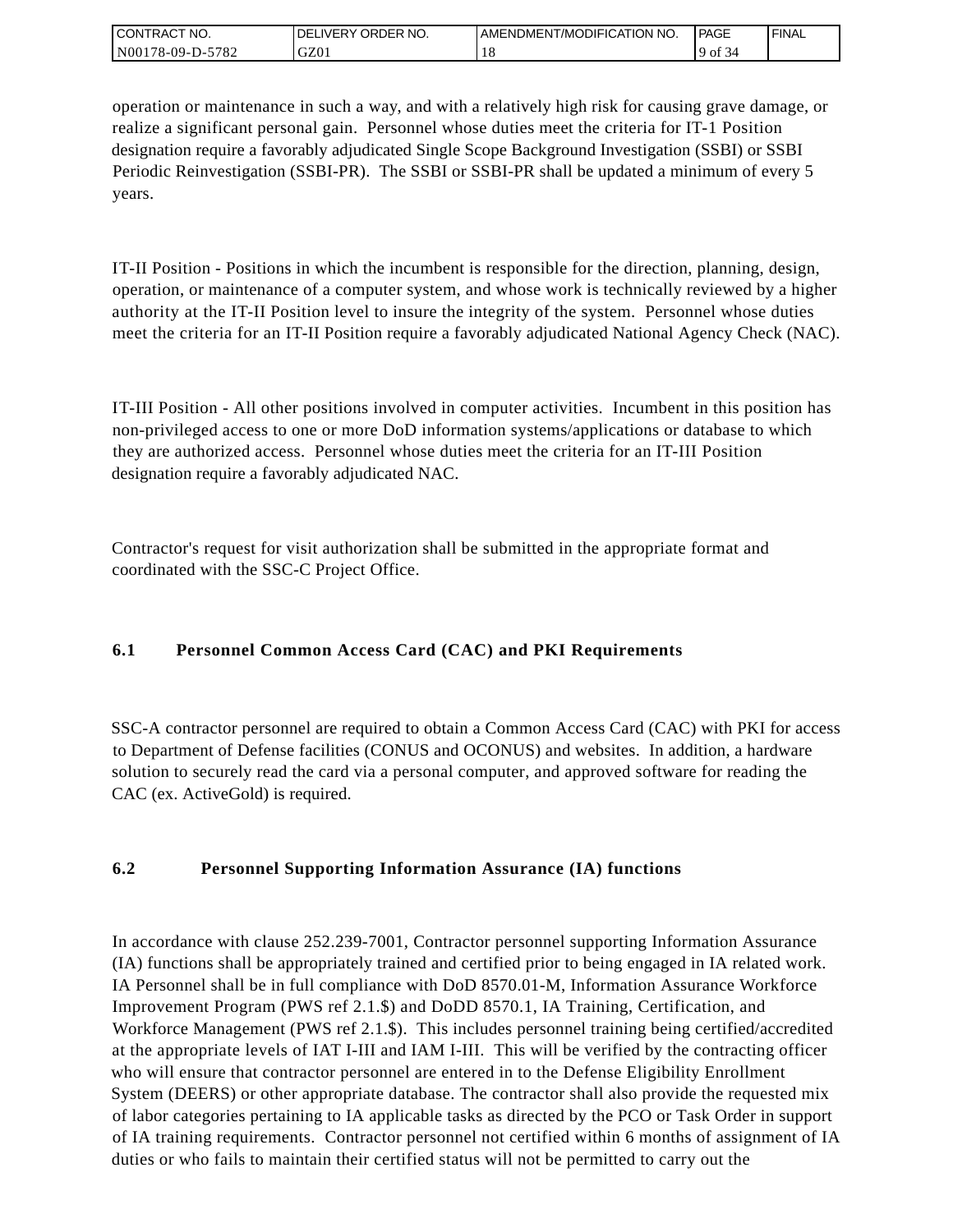| CONTRACT<br>`CT NO.      | NO.<br>' ORDER<br><b>DELIVERY</b> | AMENDMENT/MODIFICATION NO. | <b>PAGE</b> | ' FINAL |
|--------------------------|-----------------------------------|----------------------------|-------------|---------|
| $-5782$<br>N00178-09-D-5 | GZ01                              | 1 O                        | $10$ of     |         |

responsibilities of the position, and shall be replaced with personnel that meet the minimum certification requirements as mandated above.

# **7.0 CONTRACTING OFFICER'S REPRESENTATIVE (COR)**

The COR for this task order is Philip A. Middleton, Code 58210, [philip.a.middleton@navy.mil](mailto:cphilip.a.middleton@navy.mil), (843) 218-3331.

# **8.0 PERFORMANCE REQUIREMENTS**

The contractor shall provide support to SPAWARSYSCEN Atlantic in conducting Information Assurance (IA), IA Mitigation, Certification and Accreditation (C&A), and Information Assurance Vulnerability Management (IAVM) to support the mission of Navy Medical and Federal Health agencies at locations throughout the CONUS and OCONUS areas as well as incorporate the evaluation of the current IA and security posture of Navy Medical and Federal Health facilities in accordance with DoD 8500.1 and 8500.2. The contractor shall provide support to SPAWAR Atlantic in the conduct of Certification and Accreditation (C&A) efforts to support the mission of Navy Medical and Federal Health systems. The contractor shall also assist in prioritizing short and long term initiatives considering strategic planning alignment, budget, and available funding.

In the performance of this work, the contractor will be required to utilize a government provided XenClient computing platform image [\(http://www.citrix.com/products/xenclient/how-it-works/specifications.html\)](http://www.citrix.com/products/xenclient/how-it-works/specifications.html).

# **8.1 Sub-Task 1. Project Management Support**

8.1.1 The contractor shall provide support to SPAWAR Atlantic in the conduct of Information Assurance (IA), IA Mitigation, Certification and Accreditation (C&A), Navy Medicine Network Operations Center (NOC) and Information Assurance Vulnerability Management (IAVM).

8.1.2 The contractor shall appoint a program manager specifically charted with the responsibility of interfacing with the Government on all matters pertaining to this Performance Work Statement. The Program Manager shall direct the contractor's effort through the company's internal management system that shall provide project progress visibility to assure on-time completion of contract requirements. The contractor shall also use best industry practices including ISO/IEC 15288 for System life cycle processes and ISO/IEC 12207 for Software life cycle processes. This shall include providing technical program and project management support that will mitigate the risks to successful program and compliance with SSC Atlantic's Capability Maturity Model Integration (CMMI) Engineering Process Office (EPO) program. The contractor as part of a team will support projects at SPAWAR Atlantic at CMMI Level III. The contractor will be required to utilize the processes and procedures already established for the project and the CMMI program, and deliver products that are compliant with the aforementioned processes and procedures. These tasks require the contractor to research and analyze technical and management information and data, costs, performance trends, and project progress based on earned value management (EVM). The contractor shall participate in design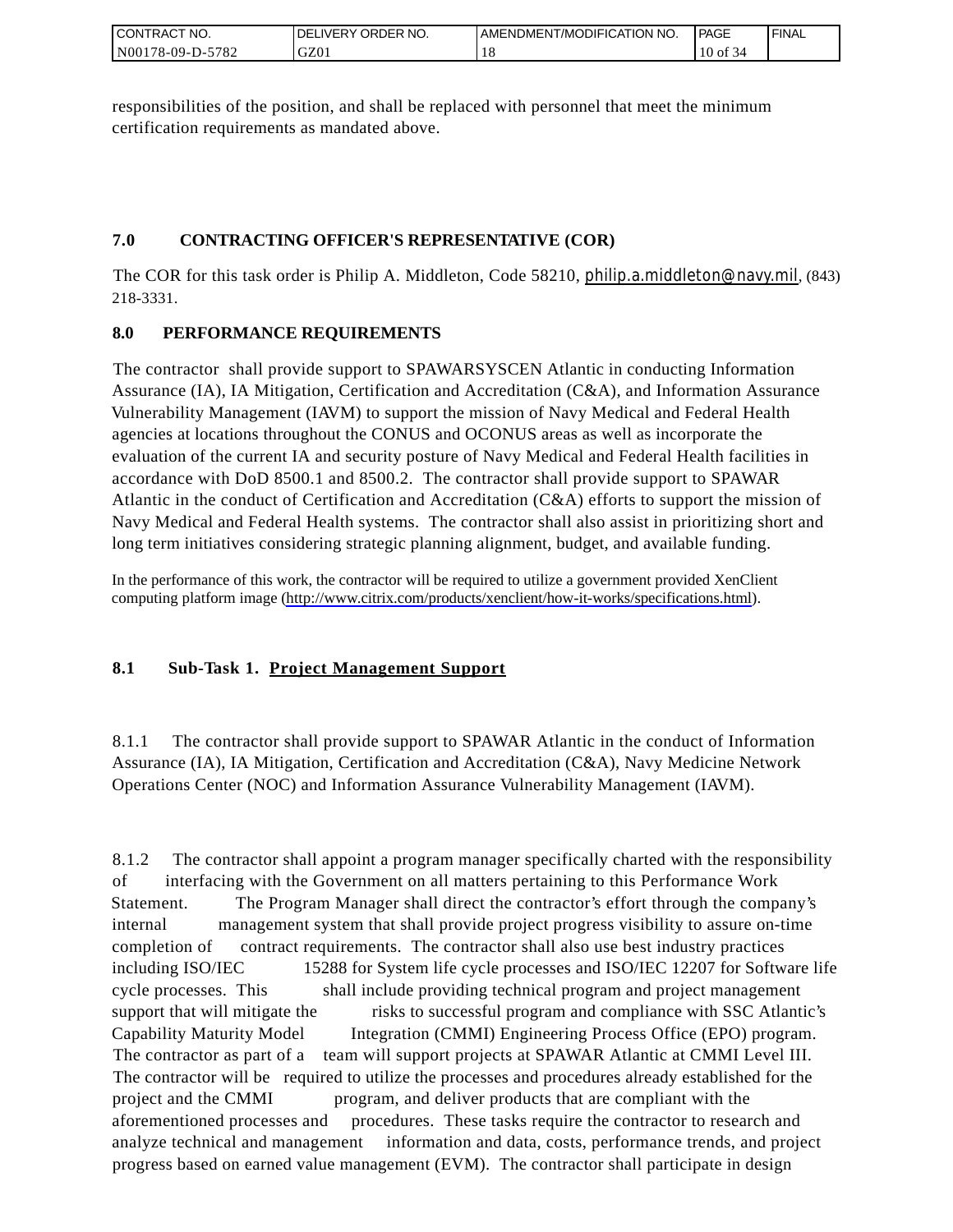| <b>CON</b><br>`CT NO.<br>TRAC | ORDER NO.<br><b>IVERY</b><br>DEI | AMENDMENT/MODIFICATION NO. | <sup>1</sup> PAGE | ' FINAL |
|-------------------------------|----------------------------------|----------------------------|-------------------|---------|
| N001<br>5782<br>$178-09-D$ -  | GZ01                             | 10                         | Οİ                |         |

reviews, technical reviews, audits and discussions, and shall provide SPAWAR Atlantic with management status reports that will be updated and delivered on a weekly/monthly basis, or as required.

# **8.2 Sub-Task 2. Facilitation**

8.2.1 The contractor shall assist in planning, coordinating, and facilitating meetings with the principals, develop material to support the meetings, and ensure all action items are tracked through completion. Meetings shall be held weekly unless otherwise directed.

# **8.3 Sub-Task 3. SCTS Deployment Support**

8.3.1 The contractor shall conduct the installation of the JTF/GNO mandated SCTS system to support the IAVM program at locations throughout the CONUS and OCONUS areas.

# **8.4 Sub-Task 4. Network Device Hardening Analysis**

8.4.1 The contractor shall provide assistance in the management of the network perimeter improvement by ensuring that approved policies are implemented and controlled at the Outside Security Screening Router (OSSR) ACL, Firewall ruleset, and IPSs. This will ensure that only approved Ports, Protocols, Services (PPS) necessary to do business are opened.

# **8.5 Sub-Task 5. Site Network IA Assessment Support**

8.5.1 The contractor shall provide support to SPAWAR Atlantic in the conduct of IA Tiger Team efforts at locations throughout the CONUS and OCONUS areas. These Tiger Team efforts would incorporate the evaluation of the current IA and security posture of these facilities. Final reports would be generated and delivered to SPAWAR Atlantic to support mitigation efforts and the development of an overall IA strategy.

# **8.6 Sub-Task 6. Site Network Remediation and Mitigation support**

8.6.1 The contractor shall conduct the mitigation efforts at locations throughout the CONUS and OCONUS areas. These efforts will incorporate the evaluation of the current IA and security posture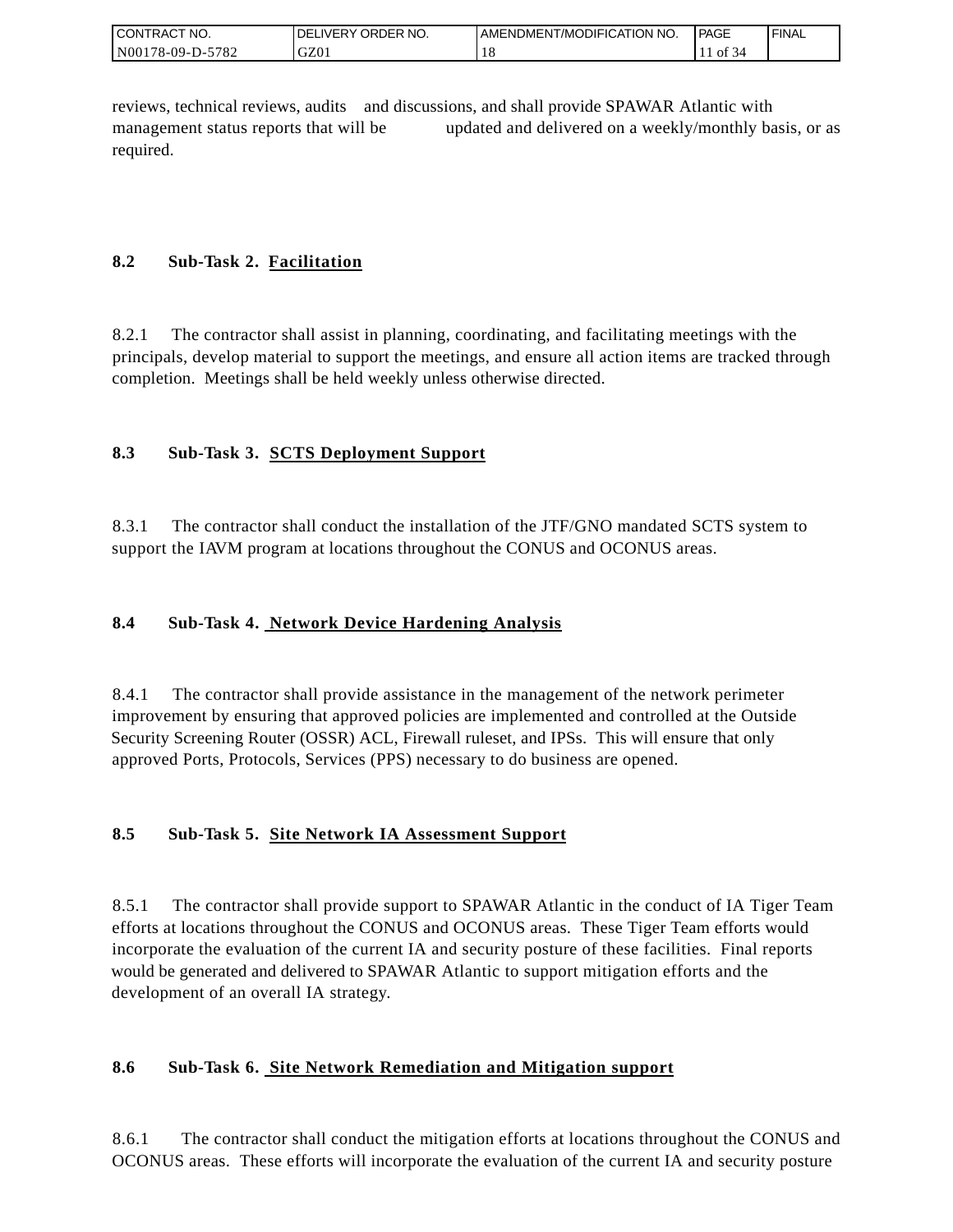| I CONTRACT NO.   | DELIVERY ORDER NO. | AMENDMENT/MODIFICATION NO. | PAGE      | ' FINAL |
|------------------|--------------------|----------------------------|-----------|---------|
| N00178-09-D-5782 | GZ01               |                            | ΟĪ<br>-54 |         |

of these facilities in accordance with 8500.1 and 8500.2. Also provide final reports to SPAWAR Atlantic that can assist in the development of an overall Enterprise mitigation strategy.

## **8.7 Sub-Task 7. Program of Record and Site Certification and Accreditation Packages**

8.7.1 The contractor shall provide support to SPAWAR Atlantic in the conduct of Certification and Accreditation (C&A) efforts. These efforts would be in accordance with Navy Medical and Federal Health systems IA documentation at various locations throughout the CONUS and OCONUS areas, as required.

# **8.8 Sub-Task 8. Navy Medicine Network Operations Center Support**

8.8.1 The contractor shall provide support to SPAWAR Atlantic in the 24 x 7 x 365 operations of the Navy Medicine Operations Center. These efforts will incorporate IA, router analysis, firewall analysis, and IAVA compliance.

## **9.0 GOVERNMENT FURNISHED INFORMATION**

The government will furnish a XenClient software image for contractor use when working on government networks

## **10.0 GOVERNMENT FURNISHED MATERIAL**

Not Applicable

## **11.0 GOVERNMENT FURNISHED EQUIPMENT**

Not Applicable

## **12.0 CONTRACTOR FURNISHED MATERIAL**

Miscellaneous Other Direct Costs (ODCs) such as FedEx shipping.

## **13.0 CONTRACTOR FURNISHED EQUIPMENT**

Not Applicable

## **14.0 TRAVEL REQUIREMENTS**

CONTRACT NO.<br>
NO0178-09-D-5<br>
CONTRACT NO.<br>
NO0178-09-D-5<br>
Of these facili<br>
Atlantic that of<br>
8.7 Sub-1<br>
8.7 Sub-1<br>
8.7 Sub-1<br>
8.8 Sub-1<br>
8.8 Sub-1<br>
8.8 Sub-1<br>
8.8.1 The of the Navy M<br>
8.8.1 The of the Navy M<br>
analysis, and When it becomes necessary for the contractor to travel, the contractor shall submit a request, via email, to the SPAWARSYSCEN Atlantic Task Order Manager seeking approval to travel before initiating any travel plans. All travel claims shall make reference to the e-mail, letter or phone call that granted approval. Failure to gain prior approval may result in disallowance of invoiced travel claims. Emergent travel as directed by the Project Engineer for upgrade support and engineering solutions provided efforts are fair and reasonable and in accordance with the Joint Travel Regulations.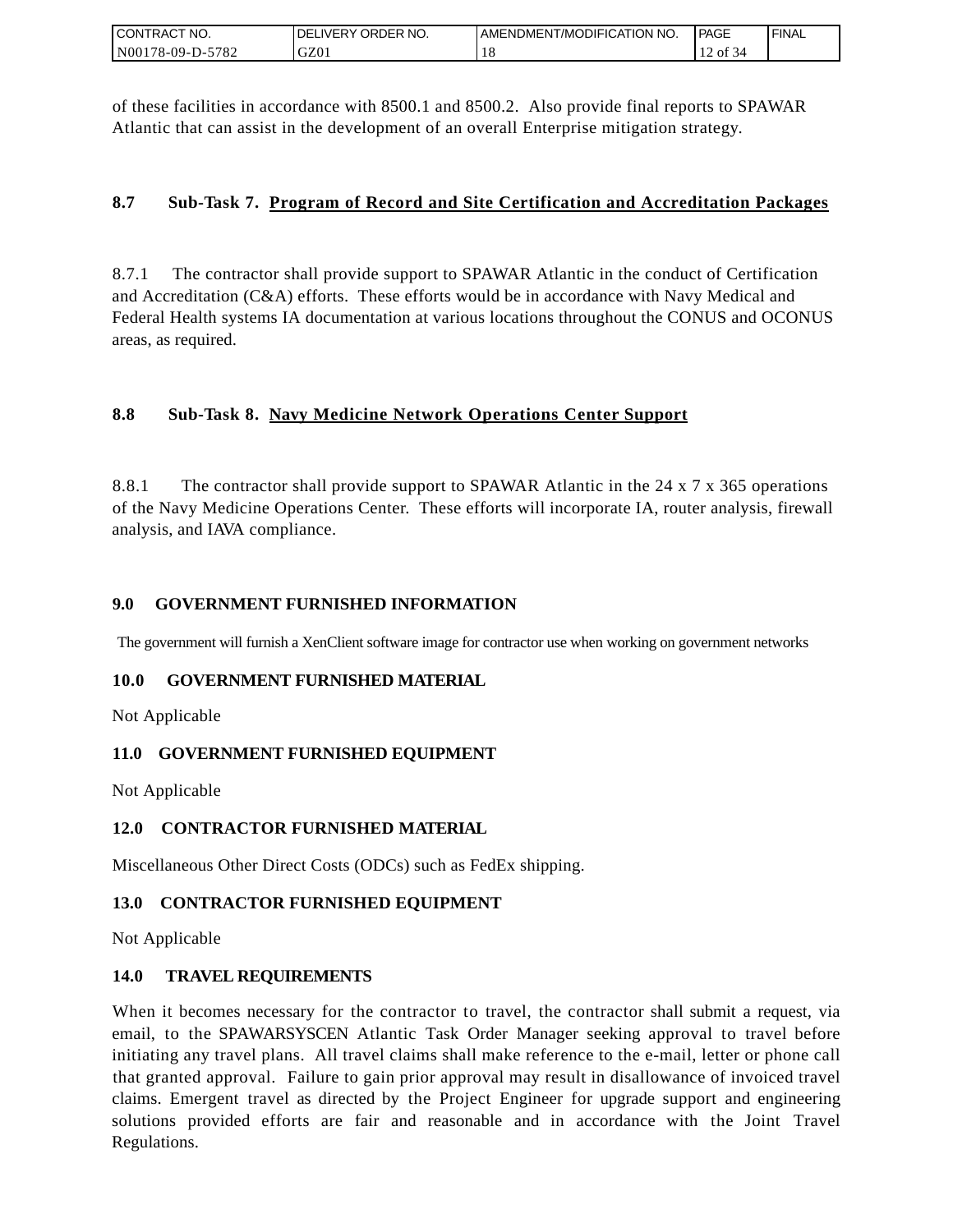| <b>I CONTRACT NO.</b>  | DELIVERY ORDER NO. | AMENDMENT/MODIFICATION NO. | <b>PAGE</b> | ' FINAL |
|------------------------|--------------------|----------------------------|-------------|---------|
| N00178-09-D-57<br>5782 | GZ01               |                            | ΟĪ          |         |

Estimated travel locations are as follows. The following trips are per annum.

| <b>To</b>                    | # of Trips     | # of people    |
|------------------------------|----------------|----------------|
| San Diego, CA                | $\overline{2}$ | $\overline{2}$ |
| Ocean Side, CA               | $\overline{2}$ | $\overline{2}$ |
| New Orleans, LA              | $\overline{2}$ | $\overline{2}$ |
| Oak Harbor, WA               | $\overline{2}$ | $\overline{2}$ |
| Corpus Christi,<br><b>TX</b> | $\overline{2}$ | $\overline{2}$ |
| Rota Spain                   | $\overline{2}$ | $\overline{2}$ |
| Guam                         | $\overline{2}$ | $\overline{2}$ |
| Guantanamo Bay,<br>Cuba      | $\overline{2}$ | $\overline{2}$ |
| Cherry Point, NC             | $\overline{2}$ | $\overline{2}$ |
| Brenerton,<br>Washington     | 3              | $\overline{2}$ |
| LeMoore,<br>California       | $\overline{2}$ | $\overline{2}$ |
| Sigonella, Italy             | $\overline{2}$ | $\overline{2}$ |
| Naples, Italy                | $\overline{2}$ | $\overline{2}$ |
| Okinawa, Japan               | $\overline{2}$ | $\overline{2}$ |
| Pensacola, FL                | 3              | $\overline{2}$ |
| 29 Palms, CA                 | 3              | $\overline{2}$ |
| Bethesda,<br>Maryland        | 6              | $\overline{2}$ |
| Yokosuka, Japan              | $\overline{2}$ | $\overline{2}$ |
| Jakarta, Indonesia           | $\overline{2}$ | $\overline{2}$ |
| Cairo, Egypt                 | $\overline{2}$ | $\overline{2}$ |
| Pearl Harbor, HI             | $\overline{c}$ | $\overline{2}$ |
| Lima, Peru                   | $\overline{c}$ | $\overline{c}$ |

## **15.0 DELIVERABLES**

- a. Conference, Meeting Minutes and Presentation Reports as required CDRL A001
- b. Technical Reports as required CDRL A002
- c. Monthly Status Reports CDRL A003
- d. Monthly Financial Reports CDRL A004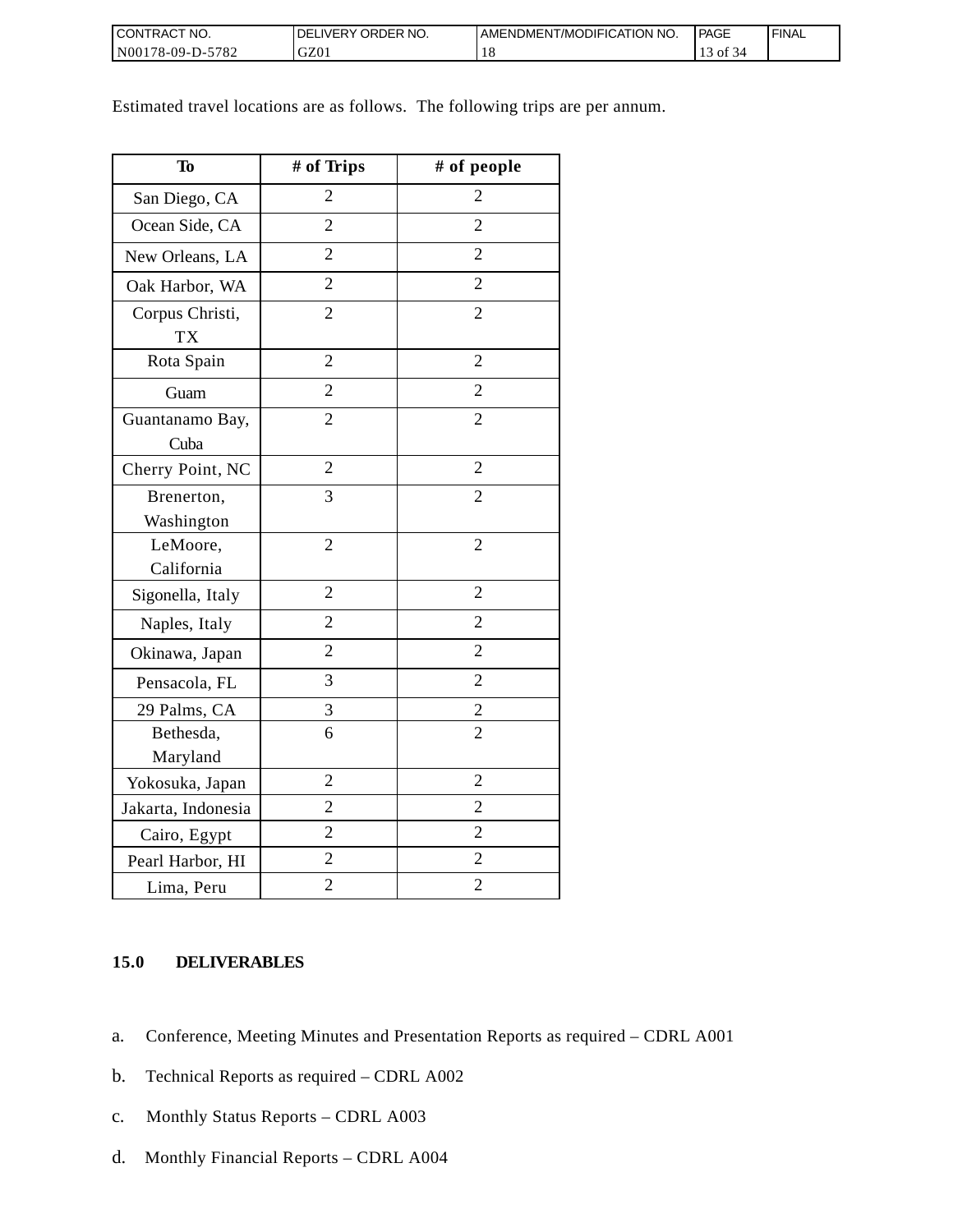| <b>CONTRAC</b><br>'NO.          | NO.<br><b>ORDER</b><br><b>DELIVERY</b> | AMENDMENT/MODIFICATION NO. | <b>PAGE</b> | <b>FINAL</b> |
|---------------------------------|----------------------------------------|----------------------------|-------------|--------------|
| 5700<br>N00<br>78-09-D-.<br>104 | $\sim$<br>UZU.                         | 1 U                        | ΟĪ          |              |

- e. Weekly Activity Reports (WAR) CDRL A005
- f. White Papers CDRL A006
- g. NOC Operations CDRL A007
- h. Network Architecture Analysis Design as required CDRL A008

| Type of Technical Reports $-$ A002   |
|--------------------------------------|
| <b>NOC</b> Operations                |
| Network Architecture Analysis Design |
| <b>Mitigation Reports</b>            |
| SSAA Gap Analysis                    |

## **16.0 WORKLOAD ESTIMATE**

The following workload data is provided for informational purposes only to assist you in estimating the price of this Contract.

Number of man-hours: 121,408 per year

Other Direct Costs: \$300,000 per year

C-313 SECURITY REQUIREMENTS (DEC 1999)

The work to be performed under this contract as delineated in the DD Form 254, Attachment No. 2 [Contracting officer insert attachment number] involves access to and handling of classified material up to and including Secret.

In addition to the requirements of the FAR 52.204-2 "Security Requirements" clause, the Contractor shall appoint a Security Officer, who shall (1) be responsible for all security aspects of the work performed under this contract, (2) assure compliance with the National Industry Security Program Operating Manual (DODINST 5220.22M), and (3) assure compliance with any written instructions from the Security Officer Code OA1, SPAWAR Systems Center Charleston, P.O. Box 190022, North Charleston, SC 29419-9022.

C-315 WORKWEEK (DEC 1999)

(a) All or a portion of the effort under this contract will be performed on a Government installation. The normal workweek for Government employees at SPAWAR Systems Center Charleston and its Detachments is Monday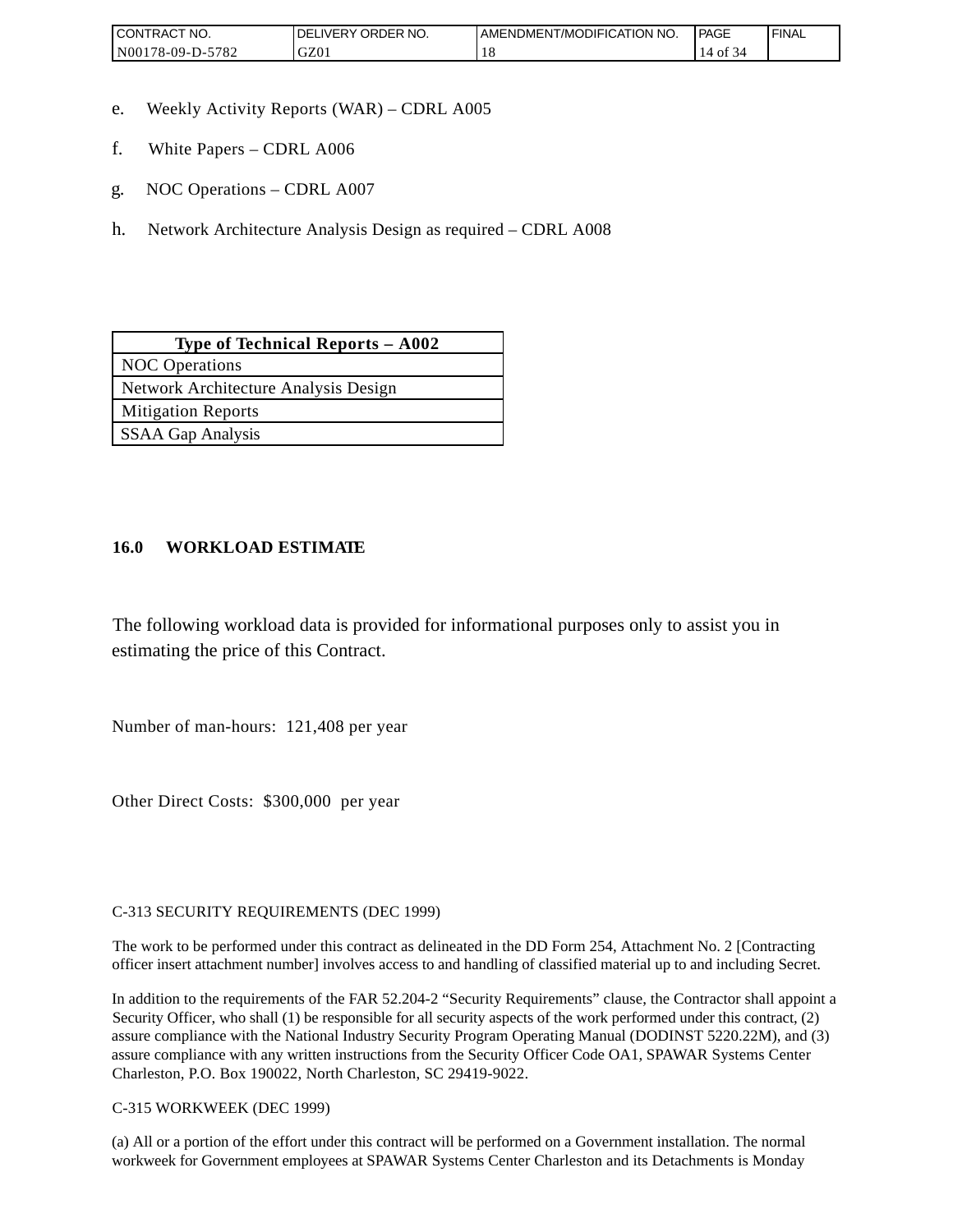| I CONTRACT NO.   | ' ORDER NO.<br><b>DELIVERY</b> | I AMENDMENT/MODIFICATION NO. | PAGE | ' FINAL |
|------------------|--------------------------------|------------------------------|------|---------|
| N00178-09-D-5782 | GZ0.                           | 10                           | ОI   |         |

through Friday 0730 to 1600. Work at this Government installation, shall be performed by the contractor within the normal workweek unless differing hours are specified on the individual task orders. Following is a list of holidays observed by the Government:

Name of Holiday Time of Observance

New Year's Day 1 January

Martin Luther King Jr. Day Third Monday in January

President's Day Third Monday in February

Memorial Day Last Monday in May

Independence Day 4 July

Labor Day First Monday in September

Columbus Day Second Monday in October

Veteran's Day 11 November

Thanksgiving Day Fourth Thursday in November

Christmas Day 25 December

(b) If any of the above holidays occur on a Saturday or a Sunday, then such holiday shall be observed by the Contractor in accordance with the practice as observed by the assigned Government employees at the using activity.

(c) If the Contractor is prevented from performance as the result of an Executive Order or an administrative leave determination applying to the using activity, such time may be charged to the contract as direct cost provided such charges are consistent with the Contractor's accounting practices.

(d) This contract does not allow for payment of overtime during the normal workweek for employees who are not exempted from the Fair Labor Standards Act unless expressly authorized by the Ordering Officer. Under Federal regulations the payment of overtime is required only when an employee works more than 40 hours in a normal week period.

#### C-317 NOTICE TO CONTRACTOR OF CERTAIN DRUG DETECTION PROCEDURES (DEC 1999)

(a) Pursuant to Navy policy applicable to both Government and contractor personnel, measures will be taken to prevent the introduction and utilization of illegal drugs and related paraphernalia into Government Work areas.

(b) In furtherance of the Navy's drug control program, unannounced periodic inspections of the following nature may be conducted by installation security authorities:

(1) Routine inspection of contractor occupied work spaces.

(2) Random inspections of vehicles on entry or exit, with drug detection dog teams as available, to eliminate them as a safe haven for storage of or trafficking in illegal drugs.

(3) Random inspections of personnel possessions on entry or exit from the installation.

(c) When there is probable cause to believe that a contractor employee on board a naval installation has been engaged in use, possession or trafficking of drugs, the installation authorities may detain said employee until the employee can be removed from the installation, or can be released to the local authorities having jurisdiction.

(d) Trafficking in illegal drug and drug paraphernalia by contract employees while on a military vessel/installation may lead to possible withdrawal or downgrading of security clearance, and/or referral for prosecution by appropriate law enforcement authorities.

(e) The contractor is responsible for the conduct of employees performing work under this contract and is, therefore,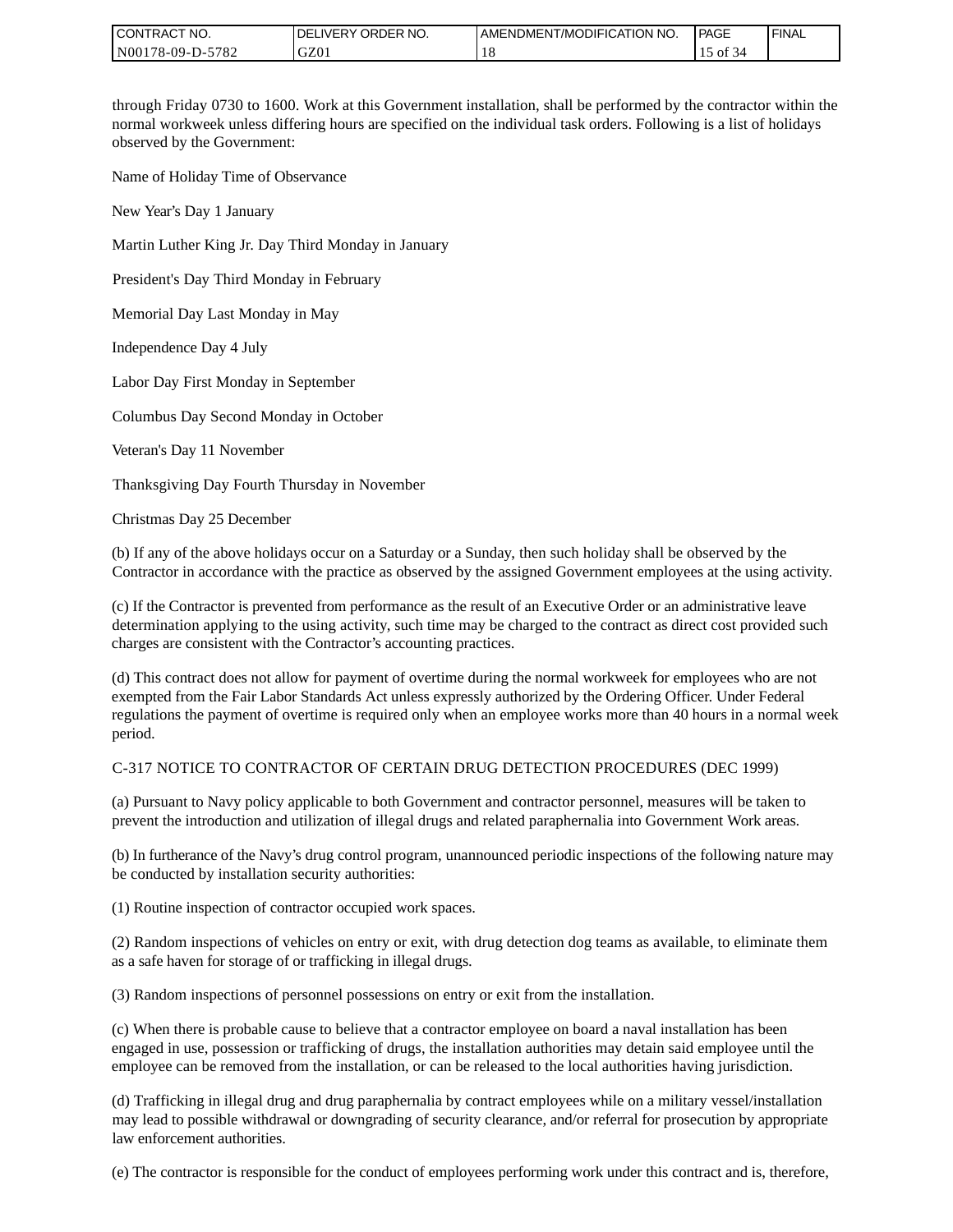| CONTRACT<br>CT NO.                                    | NO.<br>' ORDER<br><b>DELIVERY</b> | AMENDMENT/MODIFICATION NO. | l PAGE | 'FINAL |
|-------------------------------------------------------|-----------------------------------|----------------------------|--------|--------|
| N <sub>001</sub><br>$-5782$<br>*78-09-D- <sub>~</sub> | GZ01                              | 1 O                        | 16 of  |        |

responsible to assure that employees are notified of these provisions prior to assignment.

(f) The removal of contractor personnel from a Government vessel or installation as a result of the drug offenses shall not be cause for excusable delay, nor shall such action be deemed a basis for an equitable adjustment to price, delivery or other provisions of this contract.

C-718 ACCESSIBILITY OF ELECTRONIC AND INFORMATION TECHNOLOGY (JUN 2001)

(a) Each Electronic and Information Technology (EIT) supply or service provided under this contract shall comply with the EIT Accessibility Standards listed below:

[The Contracting Officer shall consult with the program office to determine which standards listed in subsection (a) apply and shall check all applicable standards prior to issuing the solicitation.]

\_\_36 C.F.R. § 1194.21 (Software Applications and operating systems

\_\_36 C.F.R. § 1194.22 (Web-based and internet information and applications)

\_\_36 C.F.R. § 1194.23 (Telecommunications products)

\_\_36 C.F.R. § 1194.24 (Video and multimedia products)

\_\_36 C.F.R. § 1194.25 (Self contained, closed products)

\_\_36 C.F.R. § 1194.26 (Desktop and portable computers)

In addition, each EIT supply or service provided under this contract shall comply with 36 C.F.R. § 1194.31 (Functional performance criteria) and 36 C.F.R. § 1194.41 (Information, documentation, and support).

(b) If the Contracting Officer determines that any supply or service delivered under this contract does not comply with the EIT Accessibility Standards, the Contracting Officer will notify the Contractor in writing accordingly. If the Contractor fails to promptly correct or replace the nonconforming products or services with conforming products or services within the delivery schedule contained in the contract, the Government will have the rights and remedies contained in the contract.

(End of specification)

#### C-719 EXEMPTION FROM ELECTRONIC AND INFORMATION TECHNOLOGY ACCESSIBILITY REQUIREMENTS (JUN 2001)

(a) The Government has determined that the following exemption(s) to the Electronic and Information Technology (EIT) Accessibility Standards (36 C.F.R. § 1194) are applicable to this procurement:

The EIT to be provided under this contract has been designated as a National Security System.

\_\_\_\_ The EIT acquired by the contractor is incidental to this contract.

\_\_\_\_ The EIT to be provided under this contract would require a fundamental alteration in the nature of the product or its components in order to comply with the EIT Accessibility Standards.

The EIT to be provided under this contract will be located in spaces frequented only by service personnel for maintenance, repair, or occasional monitoring of equipment.

\_\_\_\_ Compliance with the EIT Accessibility Standards would impose an undue burden on the agency.

\_\_\_\_ The EIT to be provided under this contract is purchased in accordance with FAR Subpart 13.2 prior to January 1, 2003.

(b) Notwithstanding that an exemption exists, the Contractor may furnish supplies or services provided under this contract that comply with the EIT Accessibility Standards (36 C.F.R. § 1194).

### C-720 PERFORMANCE BASED REVIEW AND ACCEPTANCE PROCEDURES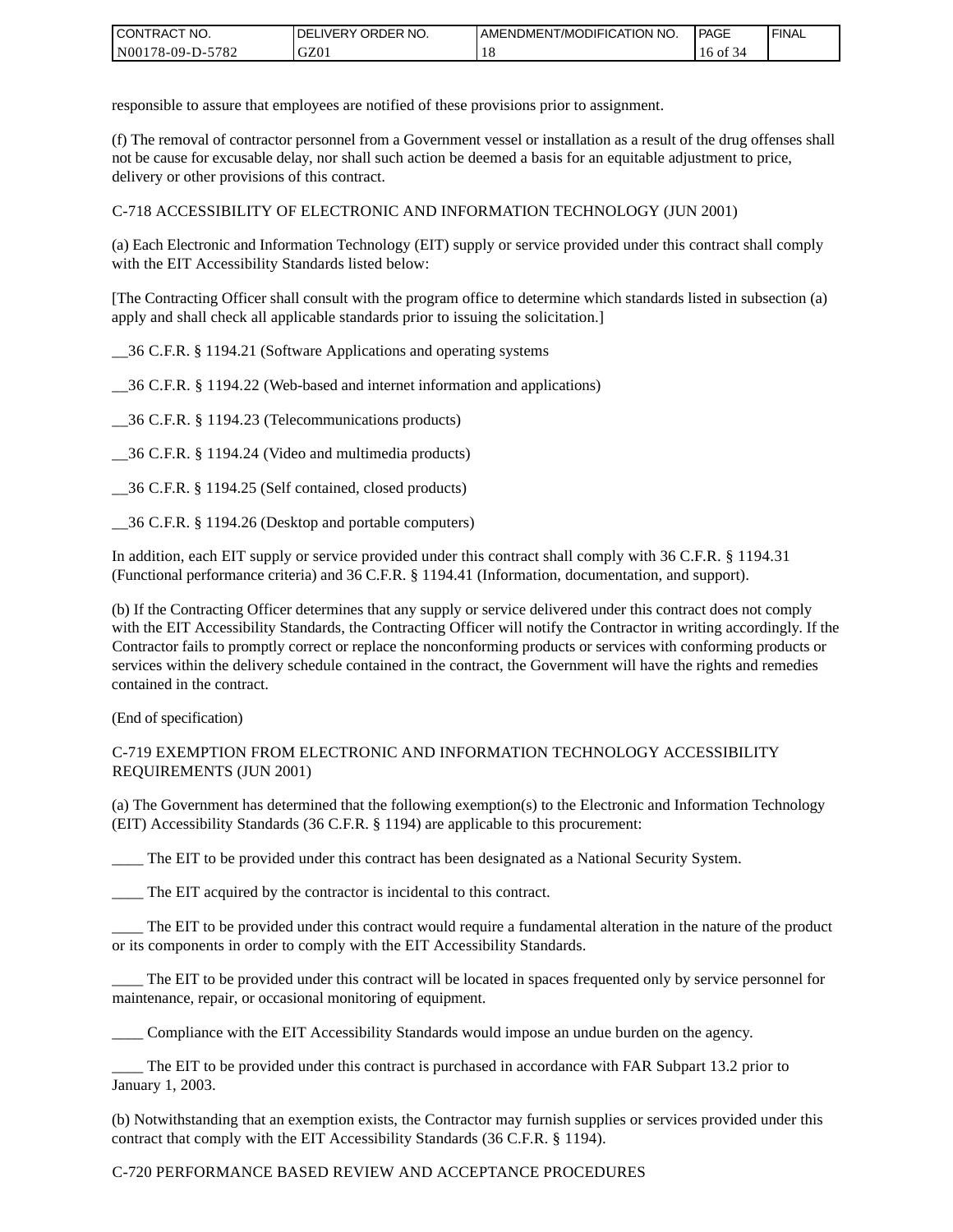| CONTRACT<br>`CT NO. | `NO.<br><b>DELIVERY ORDER</b> | AMENDMENT/MODIFICATION NO. | <b>PAGE</b>         | ' FINAL |
|---------------------|-------------------------------|----------------------------|---------------------|---------|
| N00178-09-D-5782    | GZ01                          | 1 O                        | $\sim$ $\sim$<br>ΟĪ |         |

This is a performance based order, as defined in FAR Part 37.6. Contractor performance will be reviewed in accordance with the Quality Assurance Plan as follows:

#### QUALITY ASSURANCE PLAN

(1) Objective: The purpose of this plan is to provide a quality assurance plan for the services contracted under this Task Order. This plan provides a basis for the Task Order Manager (TOM) to evaluate the quality of the contractor's performance. The oversight provided for in this plan, and the remedy established, will help ensure that service levels are of high quality throughout the task order term.

(2) Performance Standards:

a. The deliverables under this task order will be consistently technically accurate.

b. The services delivered under this task order will be consistently of high quality.

c. The contractor's cost control efforts under this task order will be consistently effective (applicable to cost reimbursement task orders).

d. The contractor will be consistently responsive to Government customers in its performance of this task order.

e. For the purposes of this plan, "consistently" is defined as "generally holding true", "persistently over time", and/or "overall uniformly".

(3) Evaluation Methods: The TOM will conduct performance evaluations based on the standards in paragraph 2 above using the following technique:

a. During the performance period of the task order, the TOM will continually and proactively monitor contractor efforts and obtain input from other Government personnel with performance oversight functions to ascertain the level of compliance with the Performance Standards.

b. Every 12 months after the effective date of the task order, the TOM will prepare a Task Order Performance Evaluation (TOPE) documenting the results of the efforts performed under paragraph 3.a. above.

c. The TOM will upload the TOPE to the SeaPort Portal.

(4) Remedy

a. If the annual Performance Evaluation indicates that the contractor has not met one or more of the Performance Standards, the following negative remedy becomes effective: the TOM will submit a negative TOPE on the SeaPort Portal for the applicable Performance Standard.

b. This is a significant negative remedy as the TOPE is a key part of the Performance Monitoring process which:

i. Provides input to the annual Contractor Performance Assessment Report (CPAR); and

ii. Determines the contractor's ability to earn term extensions to its basic SeaPort-e contract in accordance with the Award Term provisions contained therein.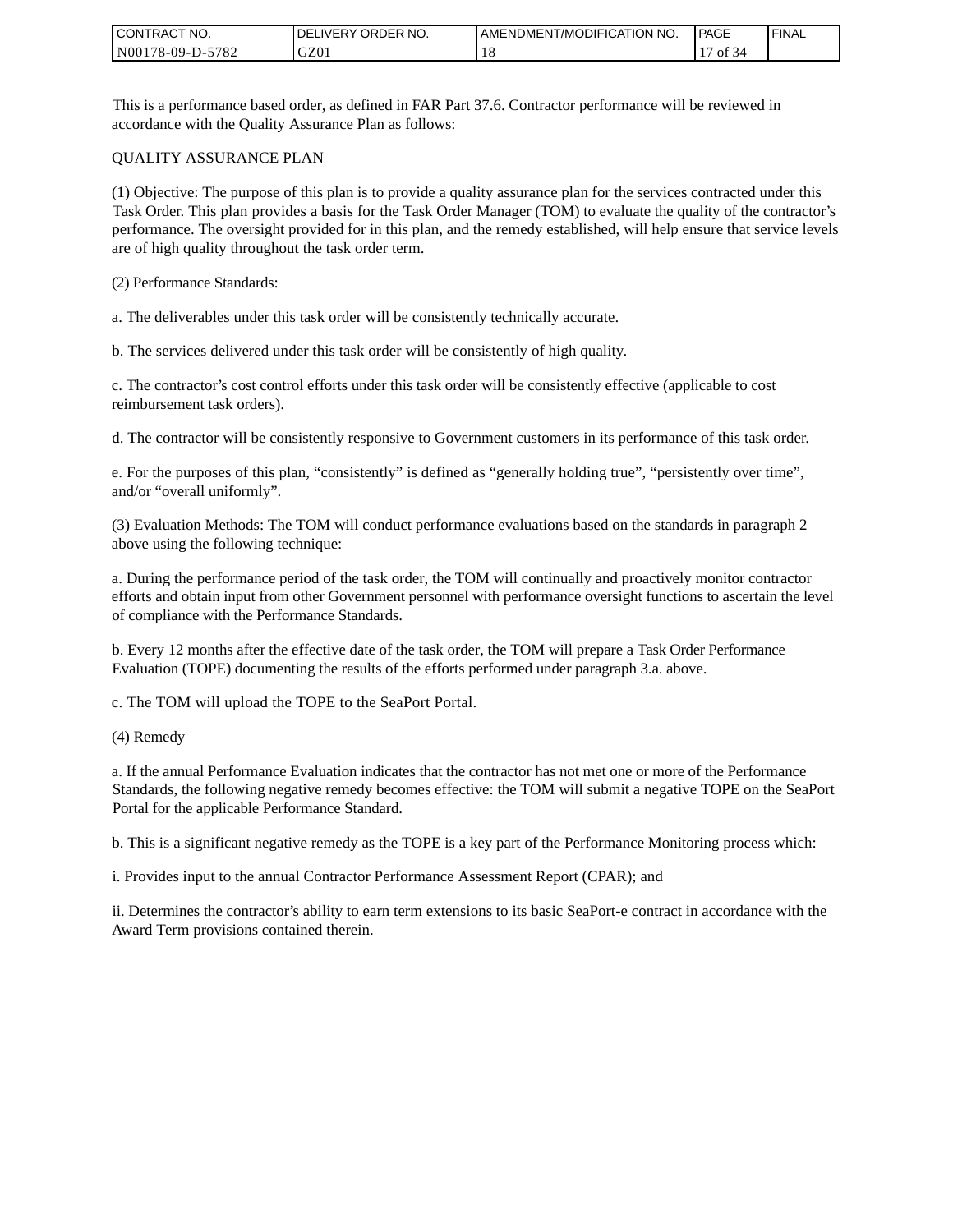| CONTRACT NO.                                 | NO.<br><b>ORDER</b><br><b>IVERY</b><br>DELI | AMENDMENT/MODIFICATION<br>NO. | <b>PAGE</b>                                 | ' FINAL |
|----------------------------------------------|---------------------------------------------|-------------------------------|---------------------------------------------|---------|
| 5782<br>N00 <sub>1</sub><br>`'78-09-L<br>י-ט | GZ01                                        | 1 O                           | 0Ť<br>-14<br>10<br>$\overline{\phantom{a}}$ |         |

# **SECTION D PACKAGING AND MARKING**

SHIP TO INFORMATION:

See Section G - Task Order Manager

Packaging and Marking shall be in accordance with Section D of the SeaPort-e Multiple Award IDIQ contract.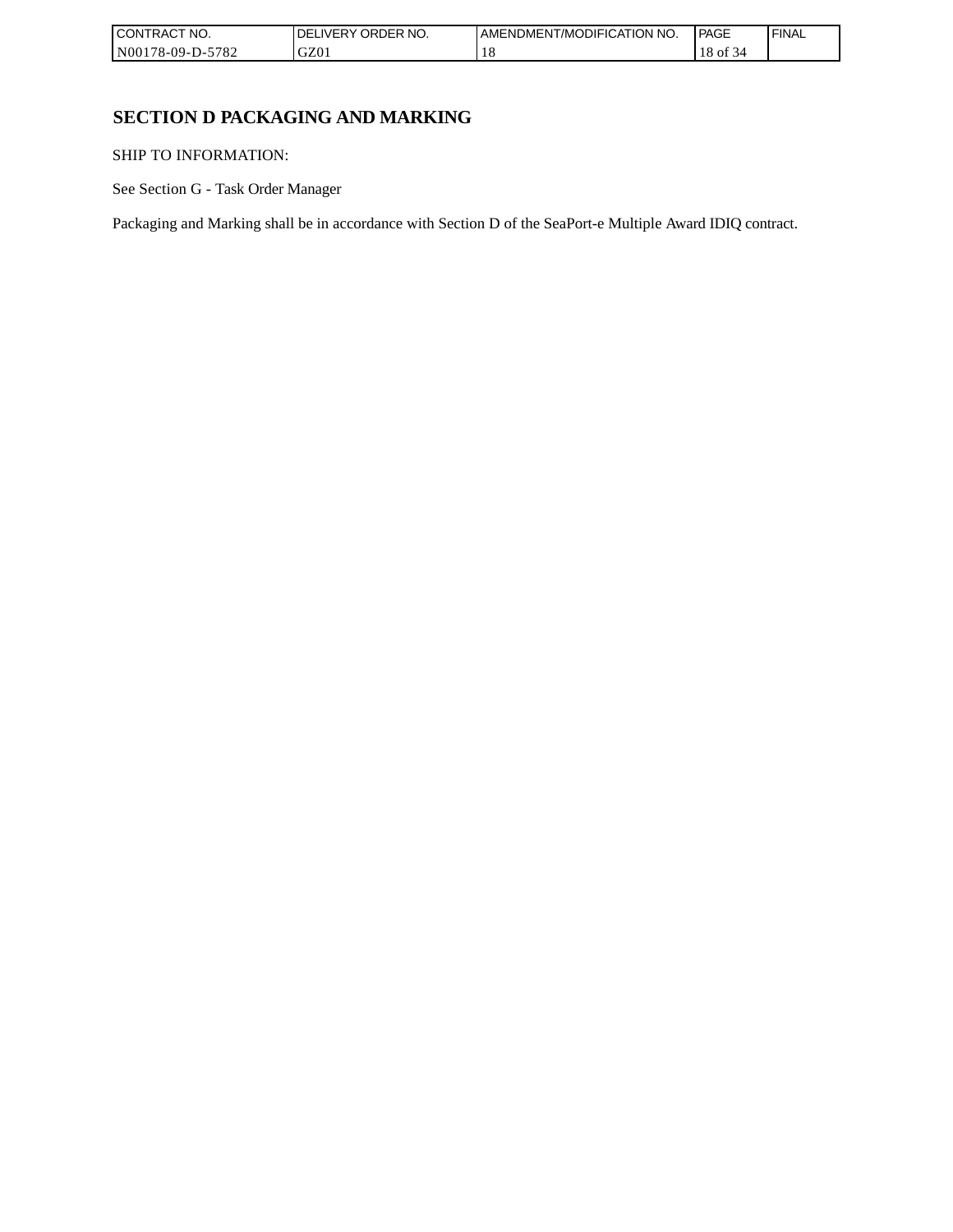| <b>CONTRACT NO.</b>      | `NO.<br>' ORDER<br><b>DELIVERY</b> | AMENDMENT/MODIFICATION NO. | l PAGE                                 | 'FINAL |
|--------------------------|------------------------------------|----------------------------|----------------------------------------|--------|
| $-5782$<br>N00178-09-D-5 | GZ01                               | 1 O                        | $\sim$ $\sim$<br>$\sim$ 1<br><b>OI</b> |        |

# **SECTION E INSPECTION AND ACCEPTANCE**

E-303 INSPECTION AND ACCEPTANCE- - DESTINATION (JAN 2002)

Inspection and acceptance of the services to be furnished hereunder shall be made at destination by the Task Order Manager or his duly authorized representative.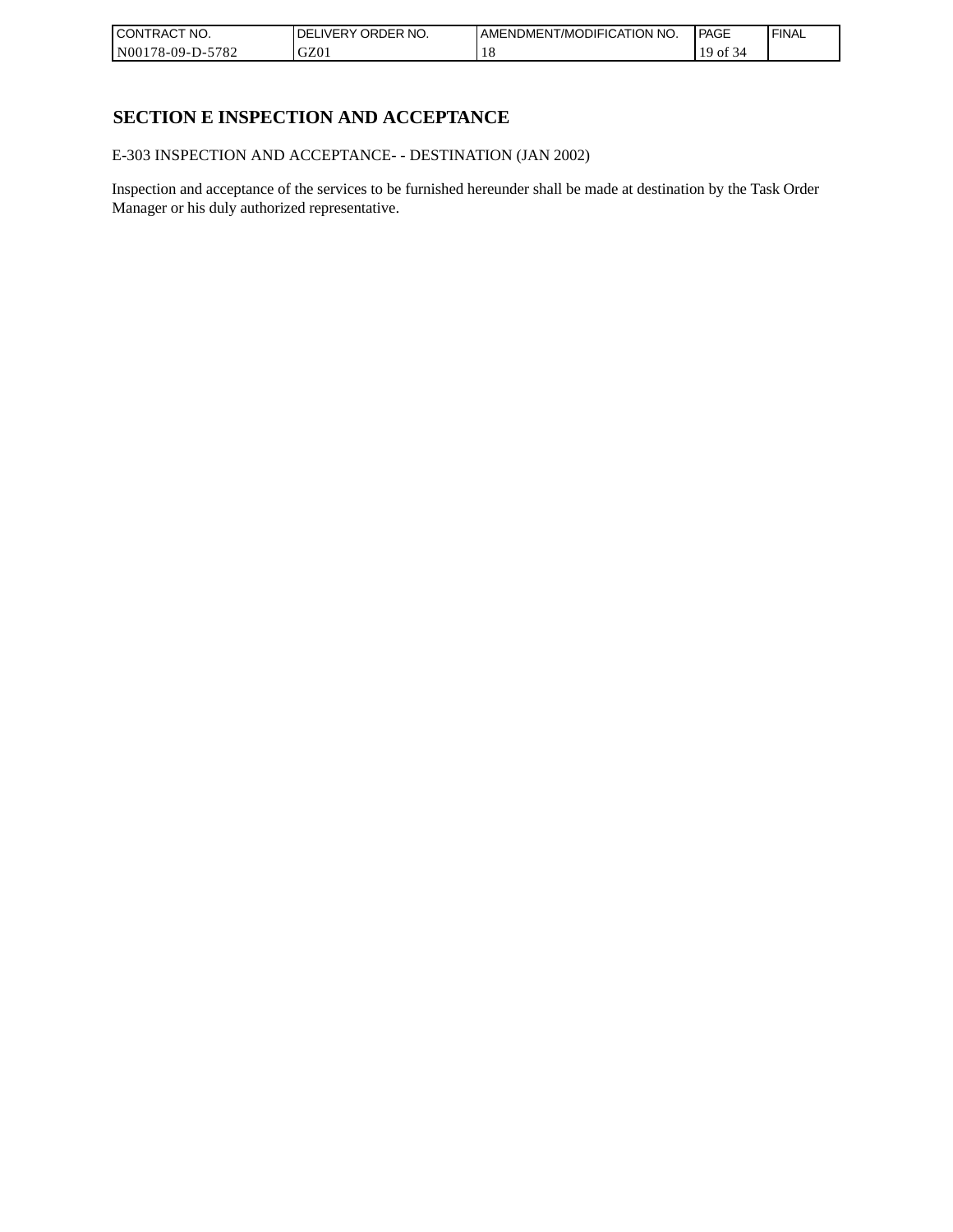| CON <sub>1</sub><br>TRACT NO. | NO.<br><b>DELIVERY ORDER</b> | <b>I AMENDMENT/MODIFICATION NO.</b> | <b>PAGE</b> | ' FINAL |
|-------------------------------|------------------------------|-------------------------------------|-------------|---------|
| N00178-09-D-5782              | GZ01                         | 10                                  | 20 of 34    |         |

## **SECTION F DELIVERABLES OR PERFORMANCE**

The periods of performance for the following Items are as follows:

| $1/11/2012 - 1/10/2013$ |
|-------------------------|
| $9/11/2012 - 9/10/2013$ |
| $9/11/2013 - 9/10/2014$ |
| $9/11/2014 - 9/10/2015$ |
| $1/11/2012 - 1/10/2013$ |
| $9/11/2012 - 9/10/2013$ |
| $9/11/2013 - 9/10/2014$ |
| $9/11/2014 - 9/10/2015$ |
|                         |

CLIN - DELIVERIES OR PERFORMANCE

The periods of performance for the following Items are as follows:

| $1/11/2012 - 1/10/2013$ |
|-------------------------|
| $9/11/2012 - 9/10/2013$ |
| $9/11/2013 - 9/10/2014$ |
| $9/11/2014 - 9/10/2015$ |
| $1/11/2012 - 1/10/2013$ |
| $9/11/2012 - 9/10/2013$ |
| $9/11/2013 - 9/10/2014$ |
| $9/11/2014 - 9/10/2015$ |
|                         |

The periods of performance for the following Option Items are as follows:

| 4005 | $9/11/2015 - 9/12/2016$ |
|------|-------------------------|
| 6005 | $9/11/2015 - 9/10/2016$ |

Services to be performed hereunder will be provided at (insert specific address and building etc.)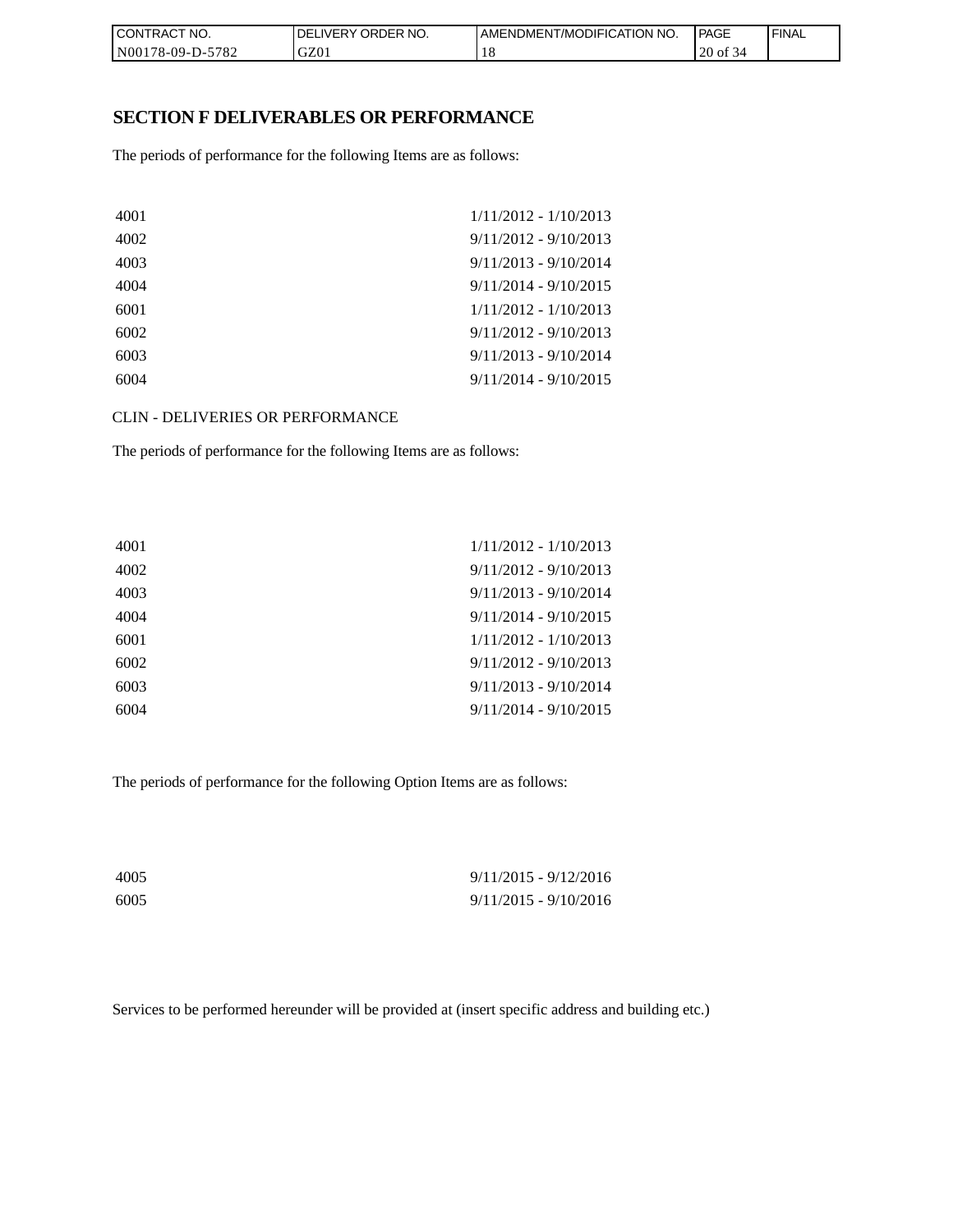| CONTRACT<br>CT NO.              | `NO.<br>' ORDER<br><b>DELIVERY</b> | AMENDMENT/MODIFICATION NO. | l PAGE | <b>FINAL</b> |
|---------------------------------|------------------------------------|----------------------------|--------|--------------|
| $-5782$<br>N001<br>$178-09-D$ - | GZ01                               | 1 O                        | ΟĪ     |              |

# **SECTION G CONTRACT ADMINISTRATION DATA**

Task Order Manager

Philip A. Middleton, Code 58210, P. O. Box 19022 North Charleston, SC 29419-9022 [philip.a.middleton@navy.mil,](mailto:cphilip.a.middleton@navy.mil) 843-218-3331

G-314 TYPE OF CONTRACT (DEC 1999)

This is a CPFF task order.

G-317 INVOICING INSTRUCTIONS FOR SERVICES USING WIDE AREA WORK FLOW (WAWF) (JAN 2007)

(a) Invoices for services rendered under this task order shall be submitted electronically through the Wide Area Work Flow-Receipt and Acceptance (WAWF). The contractor shall submit invoices for payment per contract terms. The Government shall process invoices for payment per contract terms.

(b) The vendor shall have their CAGE Code activated by calling 1-866-618-5988. Once activated, the vendor shall self-register at the WAWF website at [https://wawf.eb.mil.](https://wawf.eb.mil/) Vendor training is available on the internet at [https://wawftraining.eb.mil.](https://wawftraining.eb.mil/) Additional support can be accessed by calling the Navy WAWF Assistance Line at 1-800-559-9293.

(c) Back-up documentation can be included and attached to the invoice in WAWF. Attachments created with any Microsoft Office product, or Adobe (.pdf files), is attachable to the invoice in WAWF.

(d) A separate invoice will be prepared no more frequently than every two weeks. Do not combine the payment claims for services provided under this contract.

(e) The following information is provided for completion of the invoice in WAWF:

| Invoice Type        | <b>Cost Vouchers</b>                |
|---------------------|-------------------------------------|
| Issued by           | N65236                              |
| Admin by            | Code S2404A DCMA MANASSAS           |
| <b>DCAA</b> Auditor | Code _____ DCAA _____ Branch Office |
| Service Approver    | Code S2404A DCMA MANASSAS           |
| Pay by              | Code HQ0338 DFAS COLUMBUS CENTER    |

Pursuant to the requirement at DFARS PGI 204.7108, Payment Instructions (d) (12) none of the standard payment instructions identified in paragraphs (d)(1) through (11) of this section are appropriate, the Payment instructions below provide a significantly better reflection of how funds will be expended in support of contract performance.

INVOICING AND PAYMENT INSTRUCTIONS FOR MULTIPLE ACCOUNTING CLASSIFICATION CITATIONS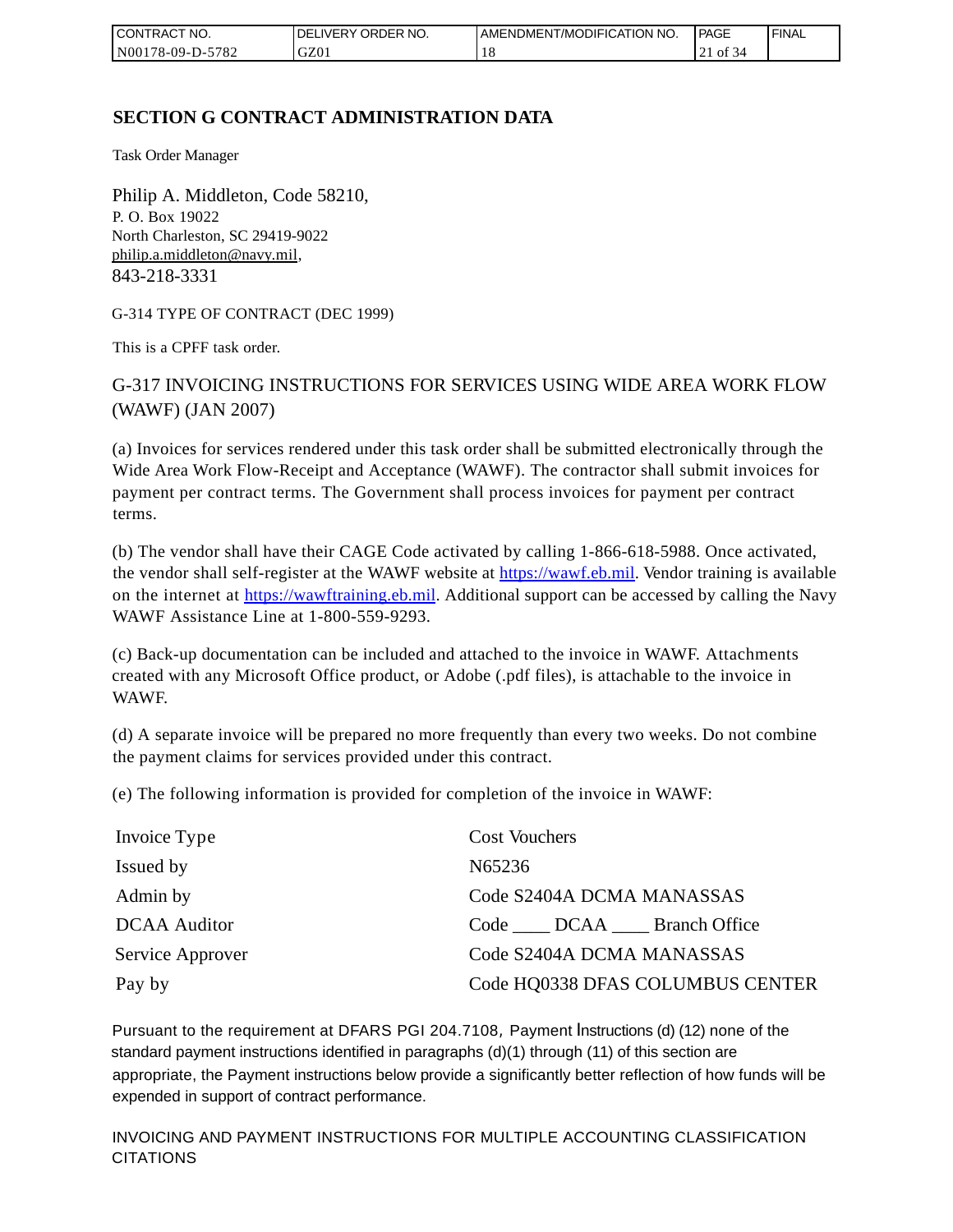| CONTRACT NO.     | <b>IDELIVERY ORDER NO.</b> | AMENDMENT/MODIFICATION NO. | PAGE               | 'FINAL |
|------------------|----------------------------|----------------------------|--------------------|--------|
| N00178-09-D-5782 | GZ01                       |                            | nn.<br>of 34<br>∠∠ |        |

Consistent with task order clause 5252.232-9206, Segregation of Costs, the contractor shall segregate and accumulate costs for the performance of this task order by the appropriate Accounting Classification Reference Number (ACRN). The contractor's invoice shall identify the appropriate Contract and Task Order numbers. For the work performed, invoiced costs shall be associated to the Contract Line Item Number (CLIN), the Contract Subline Item (SLIN), and the specific ACRN. Invoices submitted to the paying office that do not comply with this requirement will be returned to the contractor for resubmission. The contractor shall provide an electronic copy of each invoice to the Task Order Manager at the time of submission to DCAA/DFAS. The paying office will disburse funds in strict compliance with the amounts invoiced by CLIN/SLIN/ACRN.

#### ACTIVITY OMBUDSMAN

The SPAWAR Ombudsman for this Task Order is:

Name: Code: 8.6.2 Address: PO Box 190022, N. Charleston, SC 29419 Phone: (843) 218-5115 Email: Accounting Data SLINID PR Number **Amount** -------- -------------------------------------------------- --------------------- 400101 1300239279 25000.00 LLA : AA 970130.1212D 2012 010 1 010400807793-1 884 257.22 DRAM 26316 044226 Standard Number: DRAM 26316/AA NWA: 100000579665 0060 ALL TASKS IN THE PWS BASE Funding 25000.00 Cumulative Funding 25000.00 MOD 01 400102 1300286595 270000.00 LLA : AB 9720130 1212 201 2 010 1 010100 80 7700-1 884 257.31 P RM 22085 Standard Number: PRM 22085/AA NWA: 100000579674 0060 ALL TASKS 600101 1300286595 10000.00 LLA : AB 9720130 1212 201 2 010 1 010100 80 7700-1 884 257.31 P RM 22085 Standard Number: PRM 22085/AA NWA: 100000579674 0060 ODCS MOD 01 Funding 280000.00 Cumulative Funding 305000.00 MOD 02 400201 1300298860 1865000.00  $T.T.A$  : AC 9720130.18P2 252 46896 0 068688 2D JTF42 468962 1H303Q Standard Number: N4689612MPJTF42/AA NWA: 100000742221 0060 TASK MCIS CNDSP 600201 1300298860 20000.00 LLA : AC 9720130.18P2 252 46896 0 068688 2D JTF42 468962 1H303Q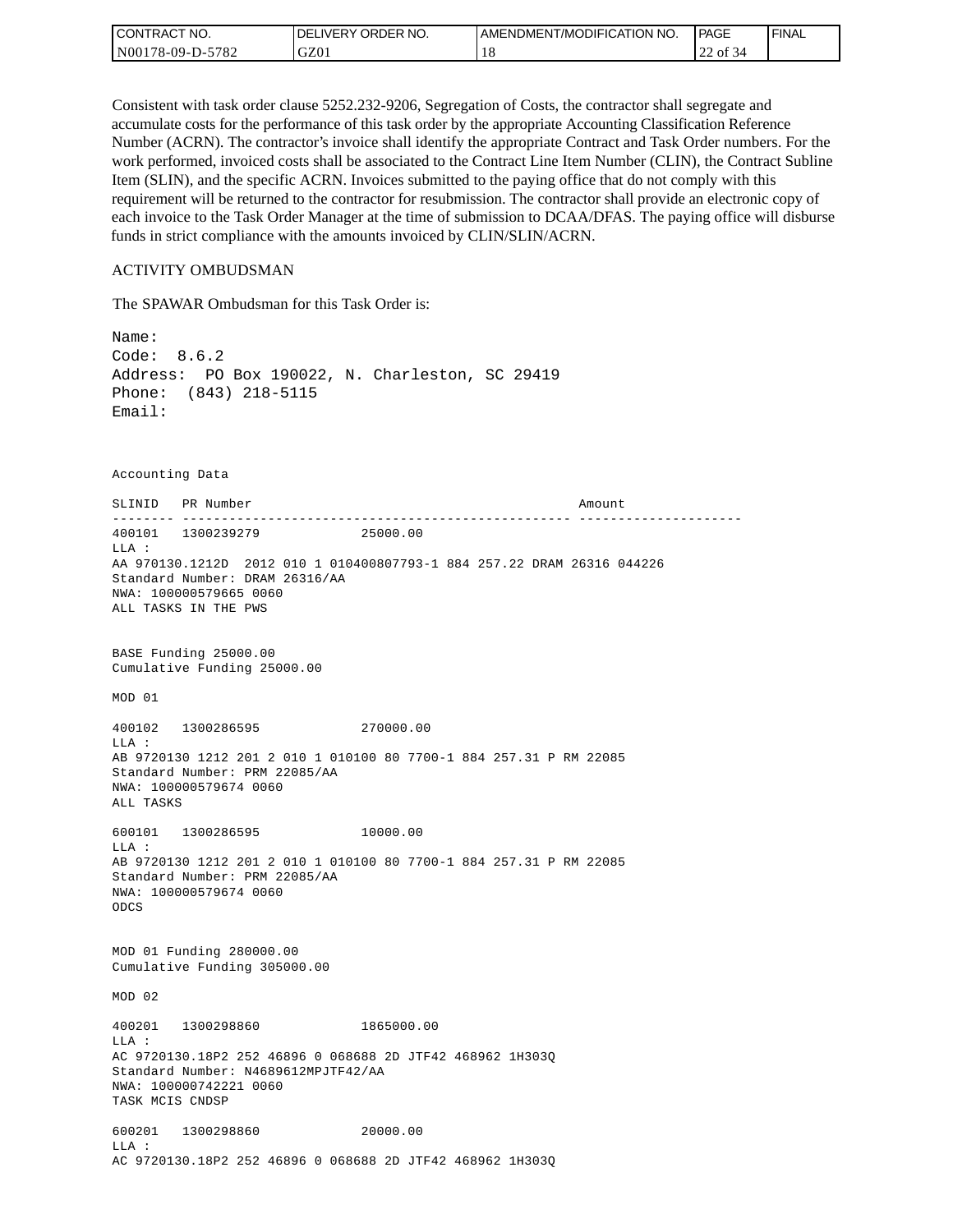CONTRACT NO. DELIVERY ORDER NO. AMENDMENT/MODIFICATION NO. **PAGE**  FINALCONTRACT NO.<br>NO0178-09-D-5<br>Standard Numb<br>NMA: 10000074<br>ODCS TASK MCI<br>ODCS TASK MCI<br>NMA: 10000074<br>ODCS TASK MCI<br>Cumulative Fu<br>MOD 03<br>400202 1300<br>LLA:<br>AD 970130.131<br>Standard Numb<br>NMA: 10000080<br>TASK MCIS NET<br>NMA: 1000080<br>TASK N00178-09-D-5782 GZ01 18 23 of 34 Standard Number: N4689612MPJTF42/AA NWA: 100000742221 0060 ODCS TASK MCIS CNDSP MOD 02 Funding 1885000.00 Cumulative Funding 2190000.00 MOD 03 400202 1300319971 272477.34  $T.T.A$  : AD 970130.1313D 2013 0101010400807793-1884 257.31 PRM 3347 044226 Standard Number: PRM 33474 NWA: 100000773020 0060 MOD 03 Funding 272477.34 Cumulative Funding 2462477.34 MOD 04 400203 1300332147 185367.00 LLA : AE 9730130 1884 201 3 010 1 010400 80 7793-1 884 257.31 P RM 34293 044226 Standard Number: PRM 34293 NWA: 100000809878 0060 TASK MCIS NETTOPS MOD 04 Funding 185367.00 Cumulative Funding 2647844.34 MOD 05 Funding 0.00 Cumulative Funding 2647844.34 MOD 06 400204 1300354996 150000.00  $T.T.A$  : AG 970130.1313D 2013 0101010400807793-1884 275.31 PRM35086 044226 Standard Number: PMR 35086 NWA:100000832927-0060 TASK MCIS NETTOPS 400205 1300354996 125000.00 LLA : AH 970130.1313D 2013 0101010400807793-1884 275.31 PRM35050 044226 Standard Number: PRM 35050 NWA: 100000832928-0060 TASK MCIS NETTOPS 600202 1300354996 5000.00 LLA : AH 970130.1313D 2013 0101010400807793-1884 275.31 PRM35050 044226 Standard Number: PRM 35050 NWA: 100000832928-0060 ODCS MCIS NETTOPS MOD 06 Funding 280000.00 Cumulative Funding 2927844.34 MOD 07 Funding 0.00 Cumulative Funding 2927844.34 MOD 08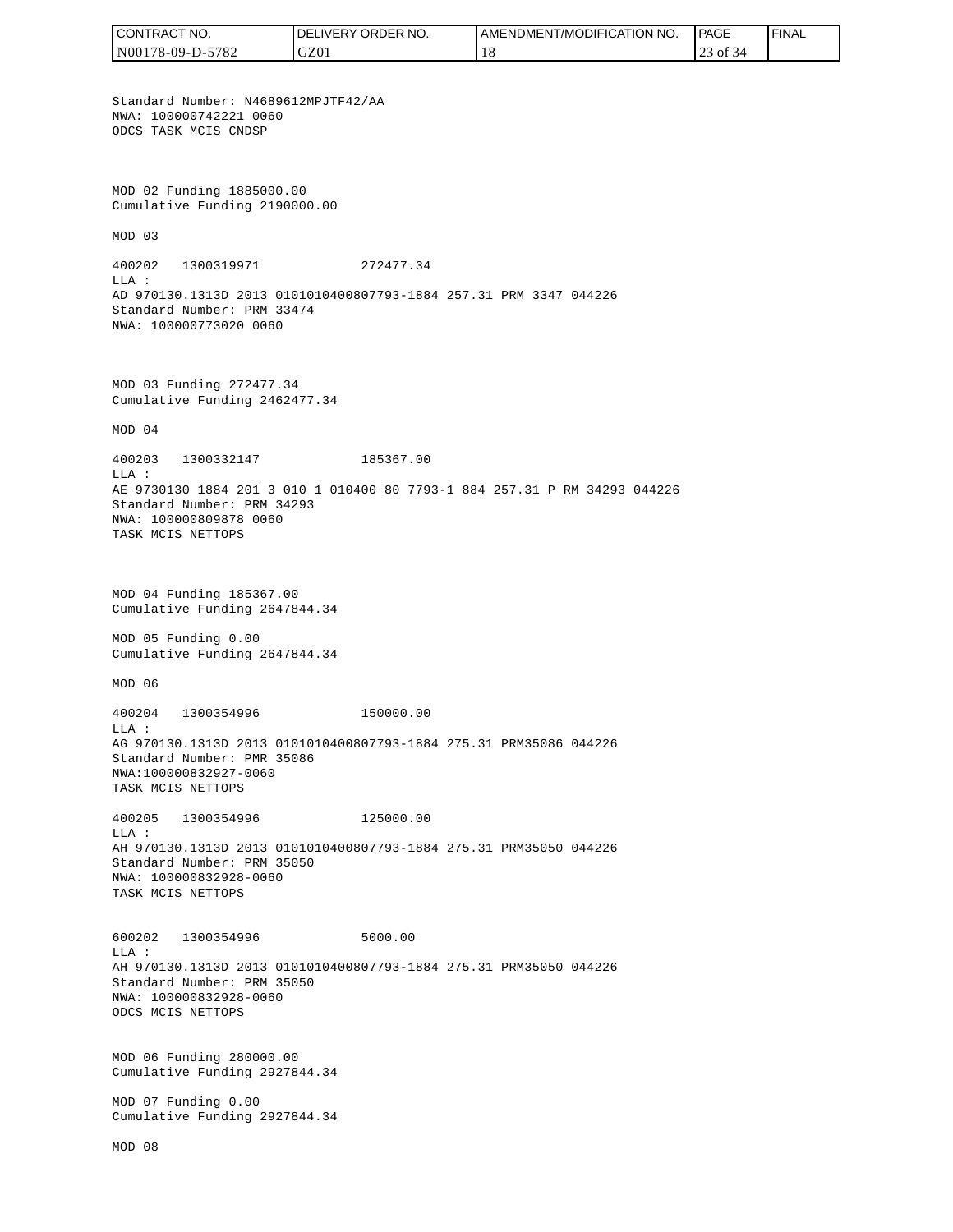400301 1300373150 1700000.00  $T.T.A$  : AJ 9730130 18P2 253 46896 0 068688 2D PJTF38 4689631H304Q Standard Number: N4689613MPJTF38 NWA: 100000831524-0060 MCIS NETTOPS 400302 1300373150 180000.00 LLA : AK 9730130 1884 010 10104 0 080779 3 257.31 PRM36219 044226 Standard Number: PRM 36219 NWA: 100000852592-0060 MCIS NETTOPS 400303 1300373150 50000.00 LLA : AL 9730130 1884 010 10104 0 080779 3 257.31 PRM36229 044226 Standard Number: PRM 36229 NWA: 100000852590-0060 MCIS NETTOPS 600301 1300373150 9215.99  $T.T.A$  : AJ 9730130 18P2 253 46896 0 068688 2D PJTF38 4689631H304Q MOD 08 Funding 1939215.99 Cumulative Funding 4867060.33 MOD 09 Funding 0.00 Cumulative Funding 2927844.34 MOD 10 Funding 0.00 Cumulative Funding 4867060.33 MOD 11 400304 1300394554 150000.00 LLA : AM 970130.1414D 1884 0101010400807793 257.31 PRM46252 044226 Standard Number: PRM 46252 NWA: 100000876563 0060 TASK MCIS NETTOPS MOD 11 Funding 150000.00 Cumulative Funding 5017060.33 MOD 12 Funding 0.00 Cumulative Funding 5017060.33 MOD 13 400305 1300415544 450000.00  $T.T.A$  : AN 970130.1414D 1884 0101010400807793 257.31 PRM47234 044226 Standard Number: PRM47234 NWA: 100000876217 0060 MCIS NETTOPS MOD 13 Funding 450000.00 Cumulative Funding 5467060.33 MOD 14 400306 1300436371 432000.00  $L.L.A$  : AP 970130 1414D 1884 010 10104 0 080779 3 257.31 PRM47625 044226 Standard Number: PRM 47625 NWA: 100000876218 0060 IA CNDSP SUPPORT CONTRACT NO. N00178-09-D-5782 DELIVERY ORDER NO. GZ01 AMENDMENT/MODIFICATION NO. 18 **PAGE**  24 of 34 FINAL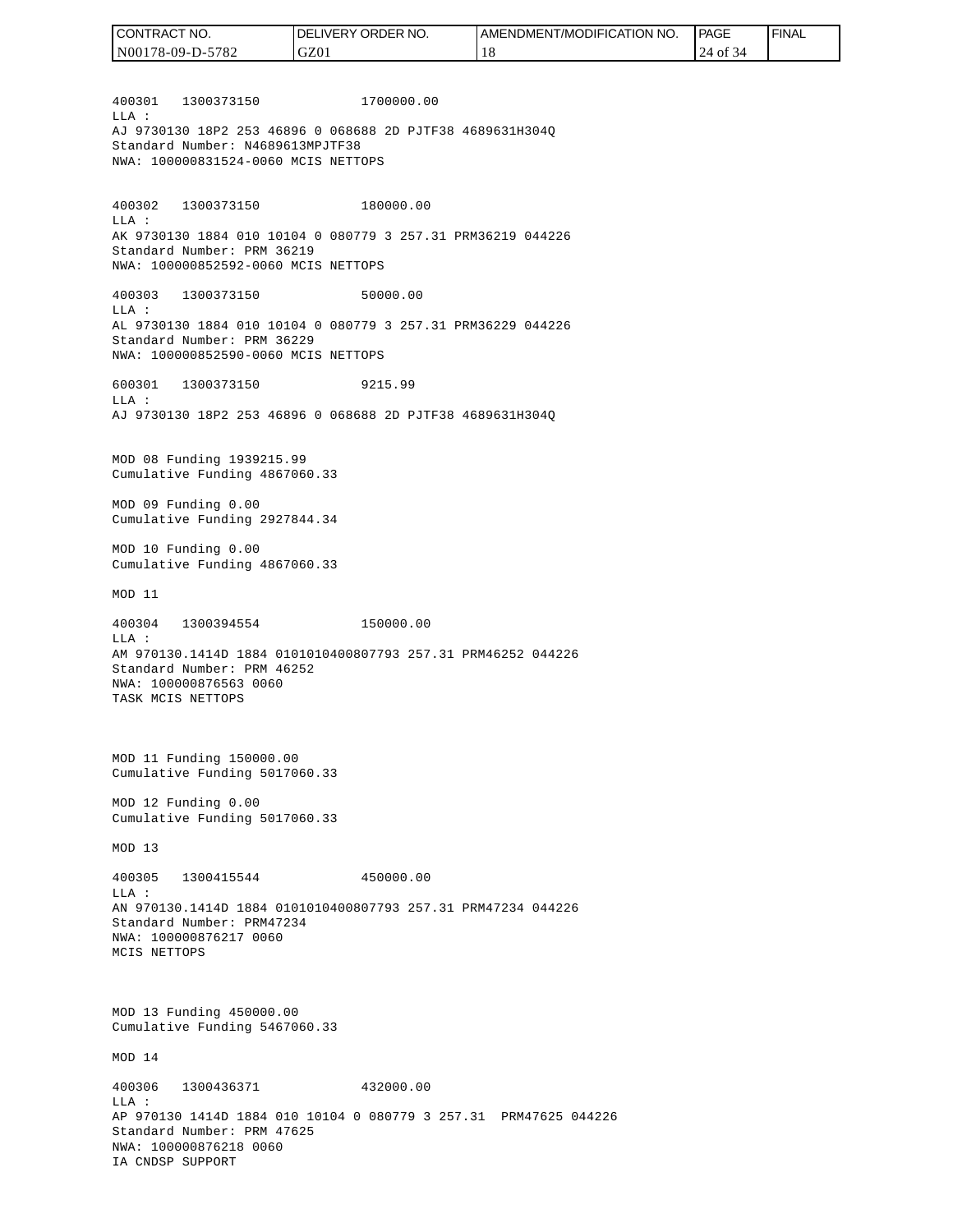| CONTRACT NO.     | <b>IDELIVERY ORDER NO.</b> | I AMENDMENT/MODIFICATION NO. | PAGE        | ' FINAL |
|------------------|----------------------------|------------------------------|-------------|---------|
| N00178-09-D-5782 | GZ01                       | 10                           | of 34<br>-- |         |

400307 1300436371 100000.00 LLA : AQ 970130 1414D 1884 010 10104 0 080779 3 257.31 PRM47236 044226 Standard Number: PRM 47236 NWA: 100000876564 0060 NETTOPS SUPPORT

600302 1300436371 1000.00 LLA : AP 970130 1414D 1884 010 10104 0 080779 3 257.31 PRM47625 044226 Standard Number: PRM 47625 NWA:100000876218 0060 ODCs IA CNDSP

MOD 14 Funding 533000.00 Cumulative Funding 6000060.33

MOD 15

400401 1300443439 146506.30 LLA : AR 970130.1414D 1884 0101010400807793 257.31 PRM47246 044226 Standard Number: PRM 47246 NWA: 100000876513 0060 HAIMS SUPPORT

400402 1300443439 326566.16 LLA : AS 970130.1414D 1884 0101010400807793 257.31 PRM47632 044226 Standard Number: PRM 47632 NWA: 100000876514 0060 HAIMS SUPPORT

400403 1300443439 170045.28 LLA : AT 970130.1414D 1884 0101010400807793 257.31 PRM47629 044226 Standard Number: PRM 47629 NWA: 100000876565 0060 NET OPS

600401 1300443439 2000.00  $L.L.A$  : AS 970130.1414D 1884 0101010400807793 257.31 PRM47632 044226 Standard Number: PRM 47632 NWA: 100000876514 0060 ODC HAIMS SUPPORT

MOD 15 Funding 645117.74 Cumulative Funding 6645178.07

MOD 16

400403 1300443439 100.00 LLA : AT 970130.1414D 1884 0101010400807793 257.31 PRM47629 044226 Standard Number: PRM 47629 NWA: 100000876565 0060 NET OPS

MOD 16 Funding 100.00 Cumulative Funding 6645278.07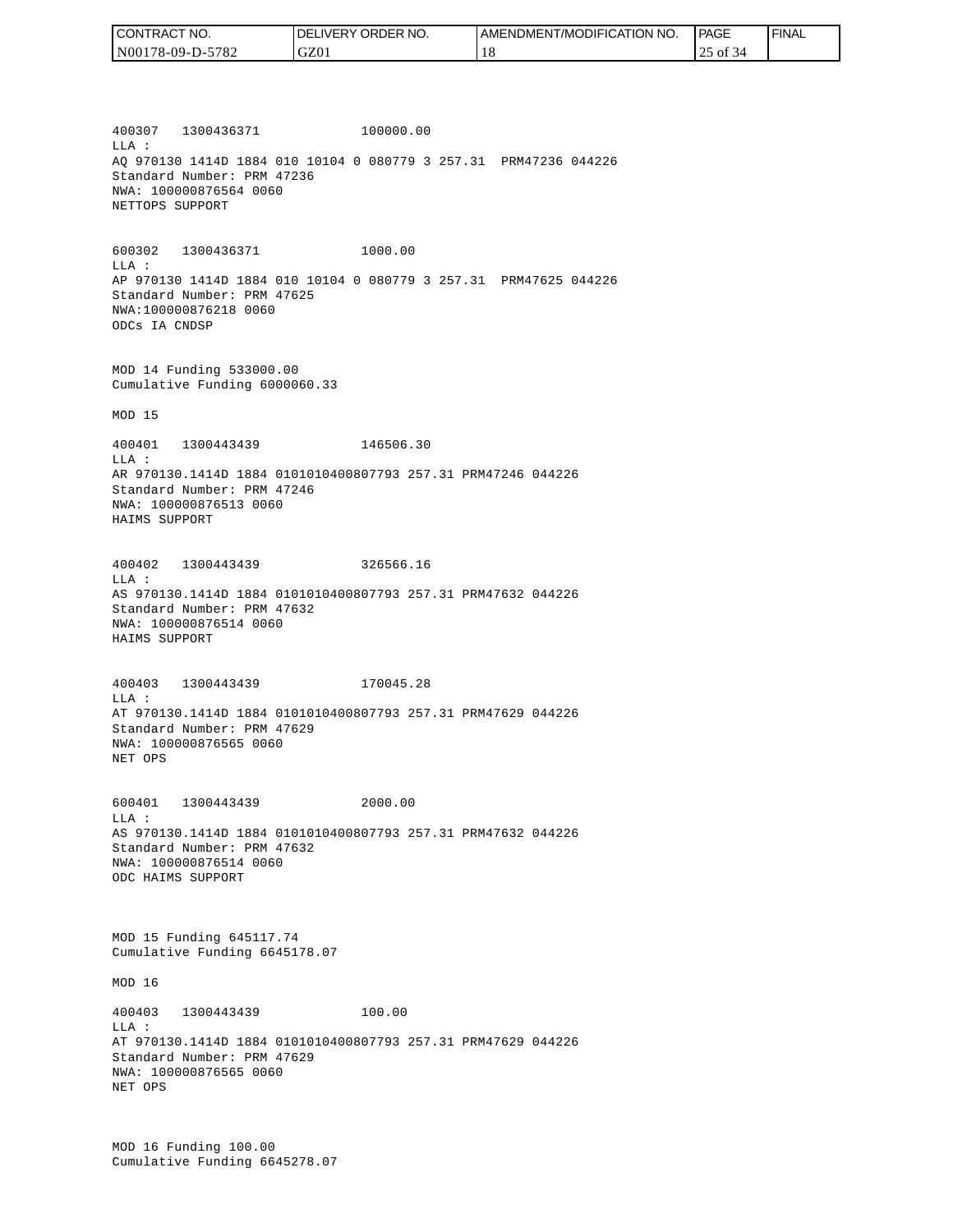| I CONTRACT NO.   | NO.<br>DELIVERY ORDER | AMENDMENT/MODIFICATION NO. | PAGE         | ' FINAL |
|------------------|-----------------------|----------------------------|--------------|---------|
| N00178-09-D-5782 | GZ0                   |                            | 26 of<br>-54 |         |

MOD 17 400404 1300447315 79883.00 LLA : AU 9740130.14140 1884 010 10104 0 080779 3 257.31 PRM47236 044226 Standard Number: PRM 47236 NWA#100000876564-0060 400405 1300447315 31866.63 LLA : AV 9740130.1414D 1884 010 10104 0 080779 3 257.31 PRM47625 044226 Standard Number: PRM 47625 NWA# 100000876218-0060 400406 1300447315 1700000.00 LLA : AW 9740130.1414D 1884 010 10104 0 080778 1 257.31 PRM48711 044226 Standard Number: PRM 48711 NWA# 100000961211-0060 600402 1300447315 5000.00 LLA : AW 9740130.1414D 1884 010 10104 0 080778 1 257.31 PRM48711 044226 Standard Number: PRM 48711 NWA#100000961211-0060 MOD 17 Funding 1816749.63 Cumulative Funding 8462027.70 MOD 18 400407 1300481274 175000.00 LLA : AX 970130.1515D-1884 0101010400807793 257.31 044226 PRM510087 Standard Number: PRM510087 PR 1300481274 Funding Doc PRM510087 400408 1300481274 195000.00 LLA : AY 9750130 1884 010 10104 0 080779 3 257.31 PRM58800 044226 130048127400002 Standard Number: PRM58800 PR 1300481274 Funding DOC PRM58800 400409 130048127400004 90000.00 LLA : AZ 9750130 1884 010 10104 0 080779 3 257.31 PRM58810 044226 Standard Number: PRM58810 PR 1300481274 Funding DOC PRM58810 600403 130048127400003 5000.00 LLA : BA 9750130 1884 010 10104 0 080779 3 257.31 PRM58800 044226 Standard Number: PRM58800(odc) PR 1300481274 Funding Doc PRM58800(odc) MOD 18 Funding 465000.00

Cumulative Funding 8927027.70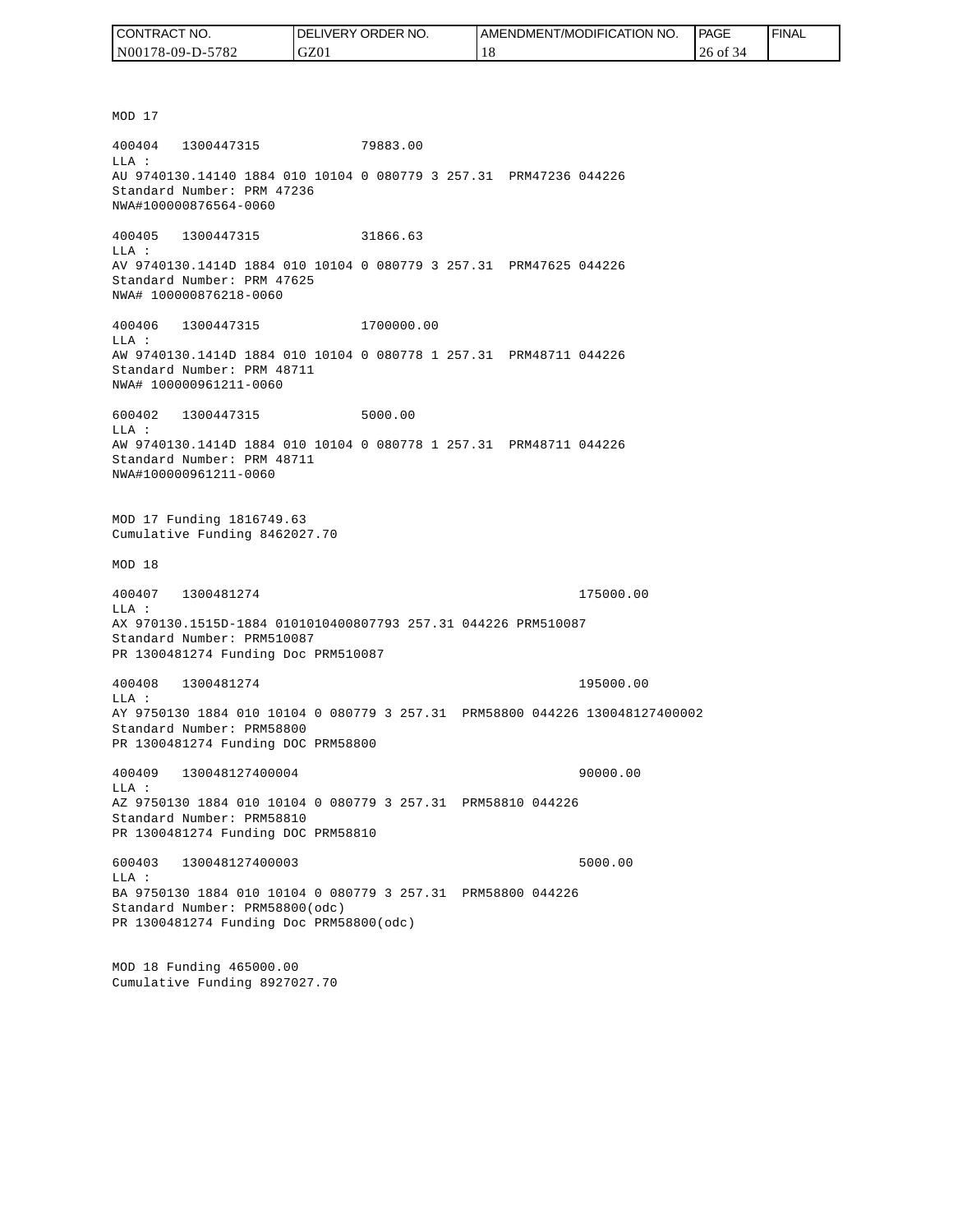| I CONTRACT NO.   | NO.<br>DELIVERY ORDER | AMENDMENT/MODIFICATION NO. | PAGE                       | ' FINAL |
|------------------|-----------------------|----------------------------|----------------------------|---------|
| N00178-09-D-5782 | GZ01                  |                            | $\sim$<br>0Ť<br>-54<br>ا ت |         |

# **SECTION H SPECIAL CONTRACT REQUIREMENTS**

#### 5252.232-9206 SEGREGATION OF COSTS (DEC 2003)

(a) The Contractor agrees to segregate costs incurred under this task order at the lowest level of performance, either task or subtask, rather than on a total task order basis, and to submit invoices reflecting costs incurred at that level. Invoices shall contain summaries of work charged during the period covered, as well as overall cumulative summaries by labor category for all work invoiced to date (if applicable), by line item, task or subtask.

(b) Where multiple lines of accounting are present, the ACRN preceding the accounting citation will be found in Section B and/or Section G. Payment of Contractor invoices shall be accomplished only by charging the ACRN that corresponds to the work invoiced.

(c) Except when payment requests are submitted electronically as specified in the clause at DFARS 252.232-7003, Electronic Submission of Payment Requests, one copy of each invoice or voucher will be provided, at the time of submission to DCAA, to the Task Order Manager.

#### H-350 REIMBURSEMENT OF TRAVEL COSTS (NOV 2005)

(a) Contractor Request and Government Approval of Travel

Any travel under this contract must be specifically requested in writing, by the contractor prior to incurring any travel costs. If this contract is a definite or indefinite delivery contract, then the written Government authorization will be by task/delivery orders issued by the Ordering Officer or by a modification to an issued task/delivery order. If this contract is not a definite or indefinite delivery contract, then the written Government authorization will be by written notice of approval from the Contracting Officer's Representative (COR). The request shall include as a minimum, the following:

- (1) Contract number
- (2) Date, time, and place of proposed travel
- (3) Purpose of travel and how it relates to the contract
- (4) Contractor's estimated cost of travel
- (5) Name(s) of individual(s) traveling and;
- (6) A breakdown of estimated travel and per diem charges.
- (b) General

(1) The costs for travel, subsistence, and lodging shall be reimbursed to the contractor only to the extent that it is necessary and authorized for performance of the work under this contract. The costs for travel, subsistence, and lodging shall be reimbursed to the contractor in accordance with the Federal Acquisition Regulation (FAR) 31.205-46, which is incorporated by reference into this contract. As specified in FAR 31.205-46(a) (2), reimbursement for the costs incurred for lodging, meals and incidental expenses (as defined in the travel regulations cited subparagraphs  $(b)(1)(i)$  through  $(b)(1)(iii)$  below) shall be considered to be reasonable and allowable only to the extent that they do not exceed on a daily basis the maximum per diem rates in effect at the time of travel as set forth in the following:

(i) Federal Travel Regulation prescribed by the General Services Administration for travel in the contiguous 48 United States;

(ii) Joint Travel Regulation, Volume 2, DoD Civilian Personnel, Appendix A, prescribed by the Department of Defense for travel in Alaska, Hawaii, The Commonwealth of Puerto Rico, and the territories and possessions of the United States; or

(iii) Standardized Regulations, (Government Civilians, Foreign Areas), Section 925, "Maximum Travel Per Diem Allowances in Foreign Areas" prescribed by the Department of State, for travel in areas not covered in the travel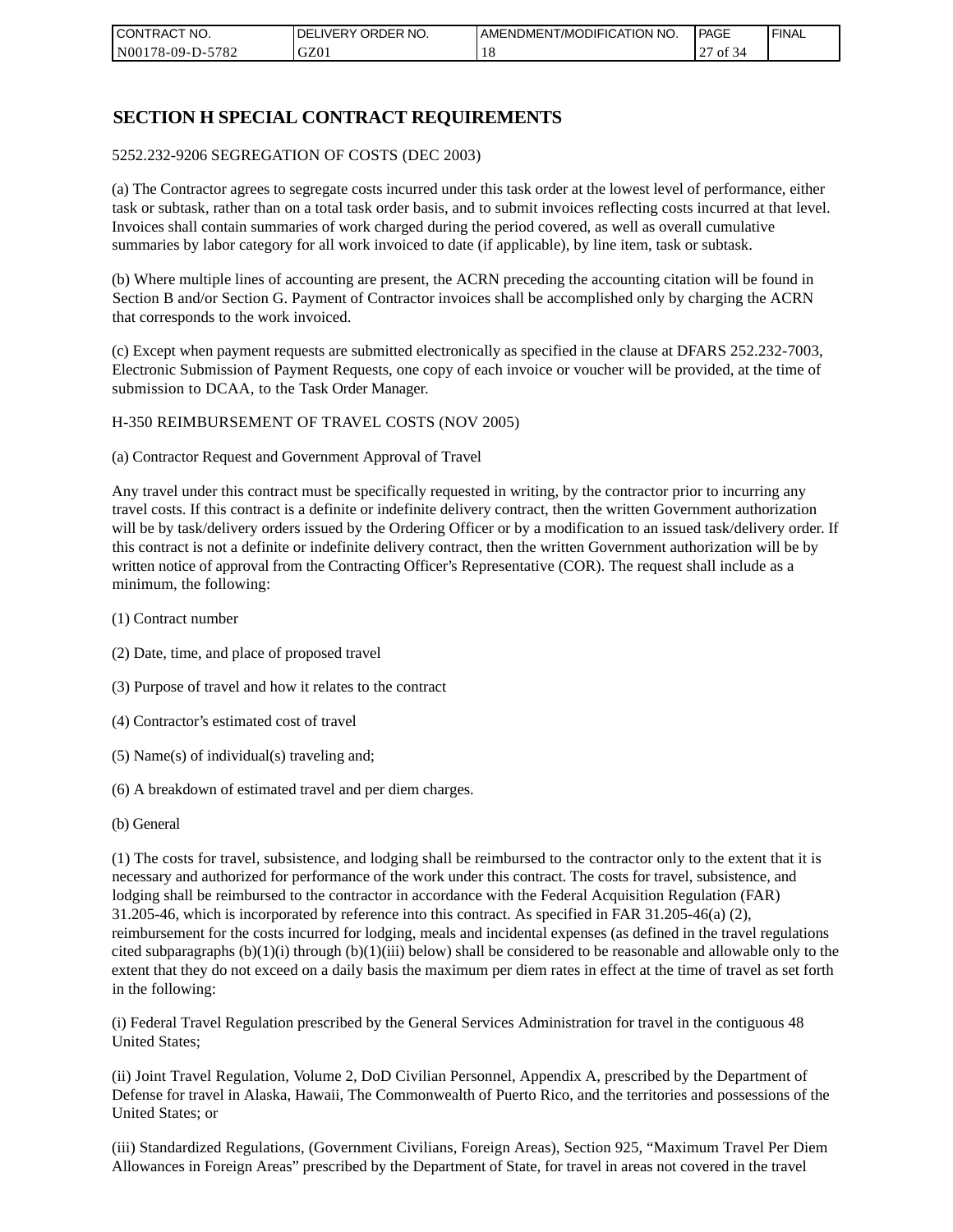| I CONTRACT NO.   | ' ORDER NO.<br><b>DELIVERY</b> | I AMENDMENT/MODIFICATION NO. | <b>PAGE</b>    | <b>I FINAL</b> |
|------------------|--------------------------------|------------------------------|----------------|----------------|
| N00178-09-D-5782 | GZ01                           | - 11 C                       | 28<br>οt<br>٬4 |                |

regulations cited in subparagraphs  $(b)(1)(i)$  and  $(b)(1)(ii)$  above.

(2) Personnel in travel status from and to the contractor's place of business and designated work site or vice versa, shall be considered to be performing work under the contract, and contractor shall bill such travel time at the straight (regular) time rate; however, such billing shall not exceed eight hours per person for any one person while in travel status during one calendar day.

(c) Per Diem

(1) The contractor shall not be paid per diem for contractor personnel who reside in the metropolitan area in which the tasks are being performed. Per diem shall not be paid on services performed at contractor's home facility and at any facility required by the contract, or at any location within a radius of 50 miles from the contractor's home facility and any facility required by this contract.

(2) Costs for subsistence and lodging shall be paid to the contractor only to the extent that overnight stay is necessary and authorized in writing by the Government for performance of the work under this contract per paragraph (a). When authorized, per diem shall be paid by the contractor to its employees at a rate not to exceed the rate specified in the travel regulations cited in FAR 31.205-46(a)(2) and authorized in writing by the Government. The authorized per diem rate shall be the same as the prevailing locality per diem rate.

(3) Reimbursement to the contractor for per diem shall be limited to payments to employees not to exceed the authorized per diem and as authorized in writing by the Government per paragraph (a). Fractional parts of a day shall be payable on a prorated basis for purposes of billing for per diem charges attributed to subsistence on days of travel. The departure day from the Permanent Duty Station (PDS) and return day to the PDS shall be 75% of the applicable per diem rate. The contractor shall retain supporting documentation for per diem paid to employees as evidence of actual payments, as required by the FAR 52.216-7 "Allowable Cost and Payment" clause of the contract.

### (d) Transportation

(1) The contractor shall be paid on the basis of actual amounts paid to the extent that such transportation is necessary for the performance of work under the contract and is authorized in writing by the Government per paragraph (a).

(2) The contractor agrees, in the performance of necessary travel, to use the lowest cost mode commensurate with the requirements of the mission and in accordance with good traffic management principles. When it is necessary to use air or rail travel, the contractor agrees to use coach, tourist class or similar accommodations to the extent consistent with the successful and economical accomplishment of the mission for which the travel is being performed. Documentation must be provided to substantiate non-availability of coach or tourist if business or first class is proposed to accomplish travel requirements.

(3) When transportation by privately owned conveyance (POC) is authorized, the contractor shall be paid on a mileage basis not to exceed the applicable Government transportation rate specified in the travel regulations cited in FAR 31.205-46(a)(2) and is authorized in writing by the Government per paragraph (a).

(4) When transportation by privately owned (motor) vehicle (POV) is authorized, required travel of contractor personnel, that is not commuting travel, may be paid to the extent that it exceeds the normal commuting mileage of such employee. When an employee's POV is used for travel between an employee's residence or the Permanent Duty Station and one or more alternate work sites within the local area, the employee shall be paid mileage for the distance that exceeds the employee's commuting distance.

(5) When transportation by a rental automobile, other special conveyance or public conveyance is authorized, the contractor shall be paid the rental and/or hiring charge and operating expenses incurred on official business (if not included in the rental or hiring charge). When the operating expenses are included in the rental or hiring charge, there should be a record of those expenses available to submit with the receipt. Examples of such operating expenses include: hiring charge (bus, streetcar or subway fares), gasoline and oil, parking, and tunnel tolls.

#### (6) Definitions:

(i) "Permanent Duty Station" (PDS) is the location of the employee's permanent work assignment (i.e., the building or other place where the employee regularly reports for work.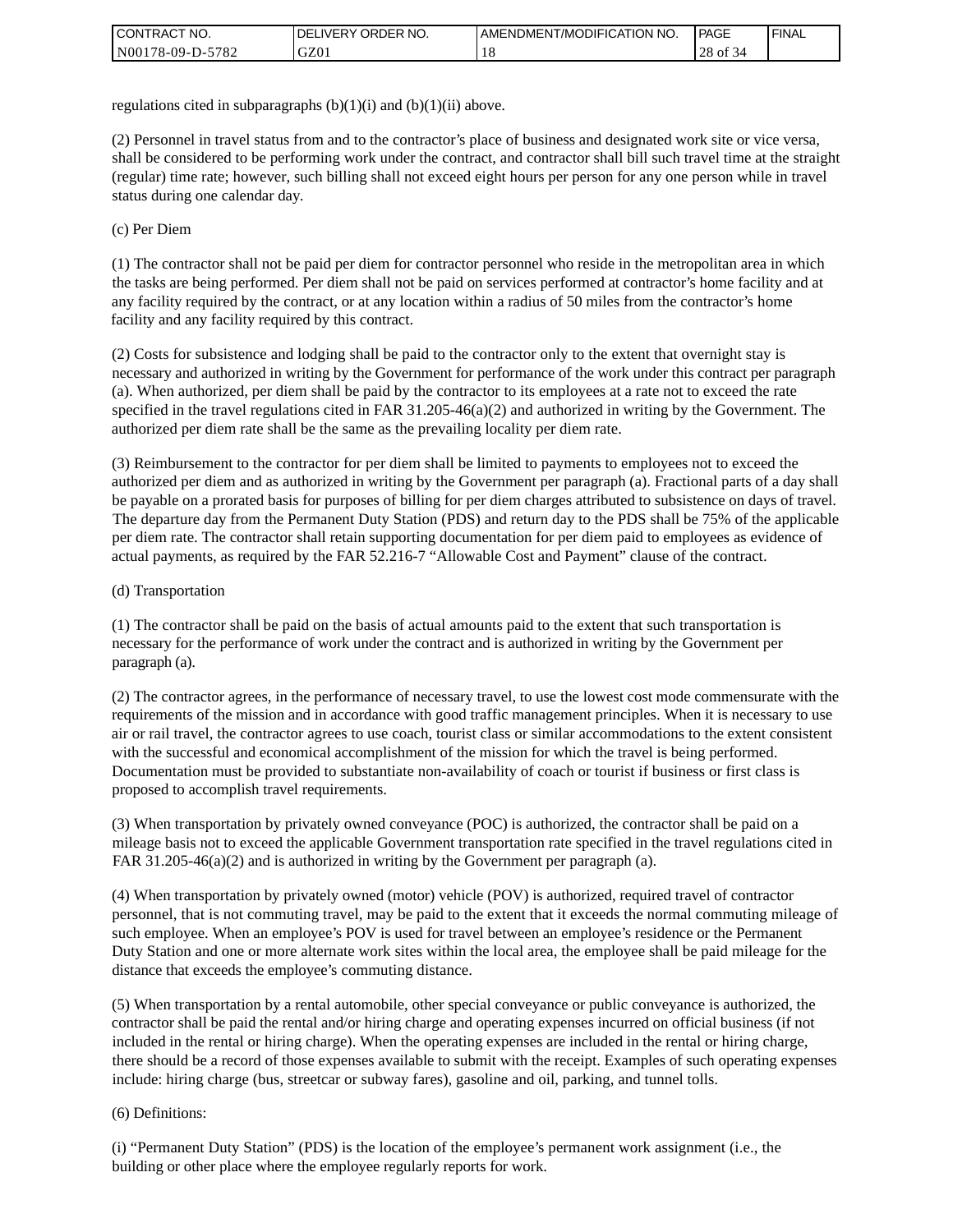| CONTRACT<br>CT NO.                          | ORDER<br>NO.<br><b>DELIVERY</b> | I AMENDMENT/MODIFICATION NO. | PAGE                | <b>I FINAL</b> |
|---------------------------------------------|---------------------------------|------------------------------|---------------------|----------------|
| $-5782$<br>N <sub>001</sub><br>$178-09-D$ - | GZ01                            | . O                          | 20<br>ΟĪ<br>۱Δ<br>◡ |                |

(ii) "Privately Owned Conveyance" (POC) is any transportation mode used for the movement of persons from place to place, other than a Government conveyance or common carrier, including a conveyance loaned for a charge to, or rented at personal expense by, an employee for transportation while on travel when such rental conveyance has not been authorized/approved as a Special Conveyance.

(iii) "Privately Owned (Motor) Vehicle (POV)" is any motor vehicle (including an automobile, light truck, van or pickup truck) owned by, or on a long-term lease (12 or more months) to, an employee or that employee's dependent for the primary purpose of providing personal transportation, that:

(a) is self-propelled and licensed to travel on the public highways;

(b) is designed to carry passengers or goods; and

(c) has four or more wheels or is a motorcycle or moped.

(iv) "Special Conveyance" is commercially rented or hired vehicles other than a POC and other than those owned or under contract to an agency.

(v) "Public Conveyance" is local public transportation (e.g., bus, streetcar, subway, etc) or taxicab.

(iv) "Residence" is the fixed or permanent domicile of a person that can be reasonably justified as a bona fide residence.

EXAMPLE 1: Employee's one way commuting distance to regular place of work is 7 miles. Employee drives from residence to an alternate work site, a distance of 18 miles. Upon completion of work, employee returns to residence, a distance of 18 miles.

In this case, the employee is entitled to be reimbursed for the distance that exceeds the normal round trip commuting distance (14 miles). The employee is reimbursed for 22 miles (18 + 18 - 14 = 22).

EXAMPLE 2: Employee's one way commuting distance to regular place of work is 15 miles. Employee drives from residence to an alternate work site, a distance of 5 miles. Upon completion of work, employee returns to residence, a distance of 5 miles.

In this case, the employee is not entitled to be reimbursed for the travel performed (10 miles), since the distance traveled is less than the commuting distance (30 miles) to the regular place of work.

EXAMPLE 3: Employee's one way commuting distance to regular place of work is 15 miles. Employee drives to regular place of work. Employee is required to travel to an alternate work site, a distance of 30 miles. Upon completion of work, employee returns to residence, a distance of 15 miles.

In this case, the employee is entitled to be reimbursed for the distance that exceeds the normal round trip commuting distance (30 miles). The employee is reimbursed for 30 miles  $(15 + 30 + 15 - 30 = 30)$ .

EXAMPLE 4: Employee's one way commuting distance to regular place of work is 12 miles. In the morning the employee drives to an alternate work site (45 miles). In the afternoon the employee returns to the regular place of work (67 miles). After completion of work, employee returns to residence, a distance of 12 miles.

In this case, the employee is entitled to be reimbursed for the distance that exceeds the normal round trip commuting distance (24 miles). The employee is reimbursed for 100 miles  $(45 + 67 + 12 - 24 = 100)$ .

EXAMPLE 5: Employee's one way commuting distance to regular place of work is 35 miles. Employee drives to the regular place of work (35 miles). Later, the employee drives to alternate work site #1 (50 miles) and then to alternate work site #2 (25 miles). Employee then drives to residence (10 miles).

In this case, the employee is entitled to be reimbursed for the distance that exceeds the normal commuting distance (70 miles). The employee is reimbursed for 50 miles  $(35 + 50 + 25 + 10 - 70 = 50)$ .

EXAMPLE 6: Employee's one way commuting distance to regular place of work is 20 miles. Employee drives to the regular place of work (20 miles). Later, the employee drives to alternate work site #1 (10 miles) and then to alternate work site #2 (5 miles). Employee then drives to residence (2 miles).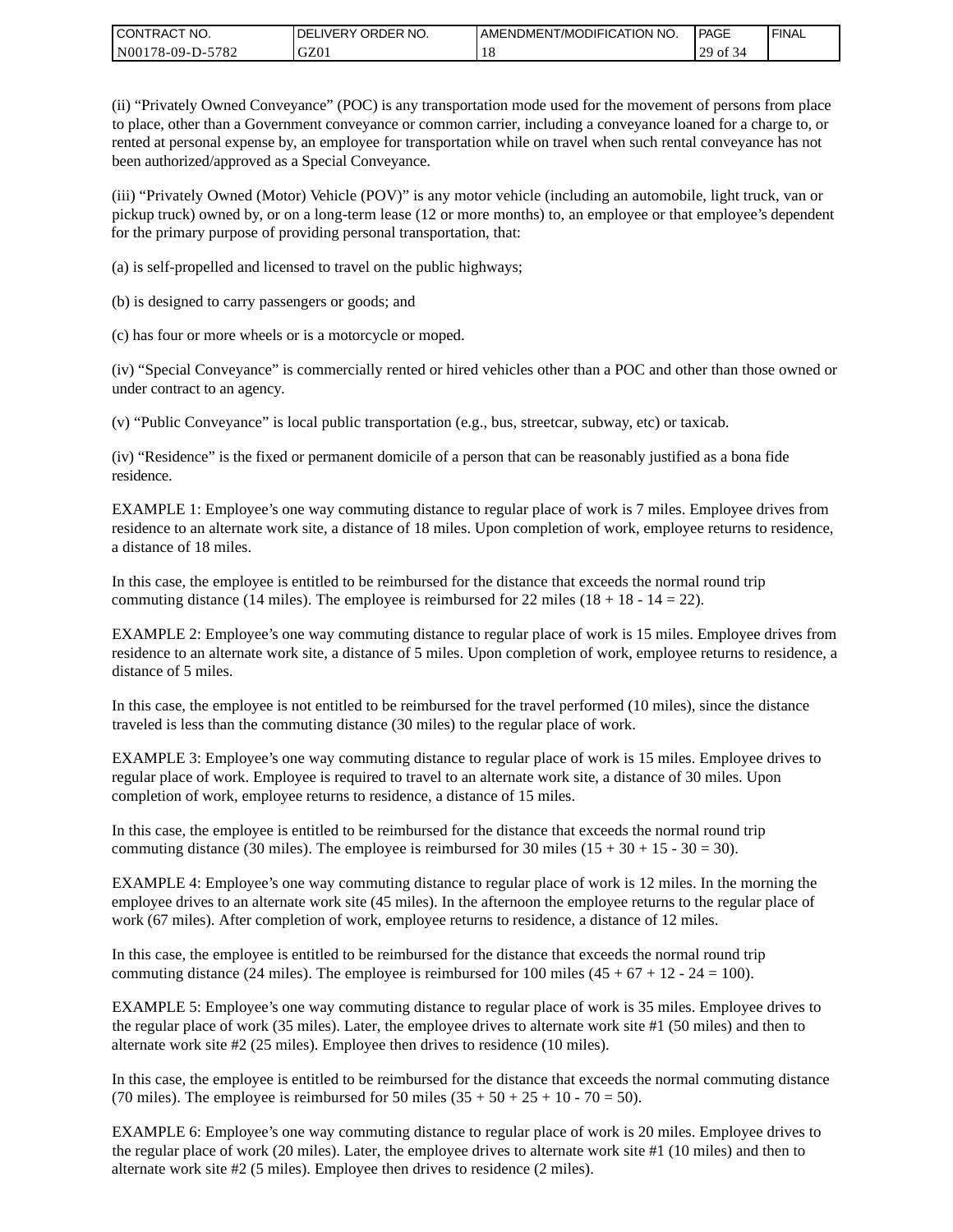| <b>I CONTRACT NO.</b>       | NO.<br><b>IVERY ORDER</b><br>DEL. | AMENDMENT/MODIFICATION NO. | PAGE                   | <b>I FINAL</b> |
|-----------------------------|-----------------------------------|----------------------------|------------------------|----------------|
| 5782<br>N001<br>$78-09-D$ - | GZ01                              | 1 O                        | 30 <sub>of</sub><br>۰Δ |                |

In this case, the employee is not entitled to be reimbursed for the travel performed (37 miles), since the distance traveled is less than the commuting distance (40 miles) to the regular place of work.

#### H-355 CONTRACTOR IDENTIFICATION (DEC 1999)

(a) Contractor employees must be clearly identifiable while on Government property by wearing appropriate badges.

(b) Contractor employees are required to clearly identify themselves and the company they work for whenever making contact with Government personnel by telephone or other electronic means.

H-359 LIMITED RELEASE OF CONTRACTOR CONFIDENTIAL BUSINESS INFORMATION (CBI) (NOV 2003)

#### (a) Definition.

"Confidential business information," as used in this clause, is defined as all forms and types of financial, business, scientific, technical, economic, or engineering information, including patterns, plans, compilations, program devices, formulas, designs, prototypes, methods, techniques, processes, procedures, programs, or codes, whether tangible or intangible, and whether or how stored, compiled, or memorialized physically, electronically, graphically, photographically, or in writing if -- (1) the owner thereof has taken reasonable measures to keep such information secret, and (2) the information derives independent economic value, actual or potential from not being generally known to, and not being readily ascertainable through proper means by, the public. Confidential business information may include technical data as that term is defined in DFARS  $\S$ § 252.227-7013(a)(14),  $252.227-7015(a)(4)$ , and  $252.227-7018(a)(19)$ . It may also include computer software as that term is defined in DFARS §§ 252.227-7014(a)(4) and 252.227-7018(a)(4).

(b) The Space and Naval Warfare Systems Command (SPAWAR) may release to individuals employed by SPAWAR support contractors and their subcontractors confidential business information submitted by the contractor or its subcontractors pursuant to the provisions of this contract. Business information that would ordinarily be entitled to confidential treatment may be included in the information released to these individuals. Accordingly, by submission of a proposal or execution of this contract, the offeror or contractor and its subcontractors consent to a limited release of its confidential business information.

(c) Circumstances where SPAWAR may release the contractor's or subcontractors' confidential business information include the following:

(1) To other SPAWAR contractors and subcontractors, and their employees tasked with assisting SPAWAR in handling and processing information and documents in the administration of SPAWAR contracts, such as file room management and contract closeout.

(2) To SPAWAR contractors and subcontractors, and their employees tasked with assisting SPAWAR in accounting support services, including access to cost-reimbursement vouchers.

(3) To SPAWAR contractors and subcontractors, and their employees tasked with assisting SPAWAR in crafting performance work statements, assisting with the evaluation of task order cost/technical proposals and assembling performance metrics information.

(d) SPAWAR recognizes its obligation to protect the contractor and its subcontractors from competitive harm that could result from the release of such information. SPAWAR will permit the limited release of confidential business information under paragraphs  $(c)(1)$ ,  $(c)(2)$  and  $(c)(3)$  only under the following conditions:

(1) SPAWAR determines that access is required by other SPAWAR contractors and their subcontractors to perform the tasks described in paragraphs  $(c)(1)$ ,  $(c)(2)$  and  $(c)(3)$ ,

(2) Access to confidential business information is restricted to individuals with a bona fide need to possess,

(3) Contractors, their subcontractors, and their employees who are granted access to confidential business information have signed an appropriate non-disclosure agreement requiring them to provide the same level of protection to confidential business information that would be provided by SPAWAR employees,

(4) Contractors and their subcontractors having access to confidential business information have agreed under their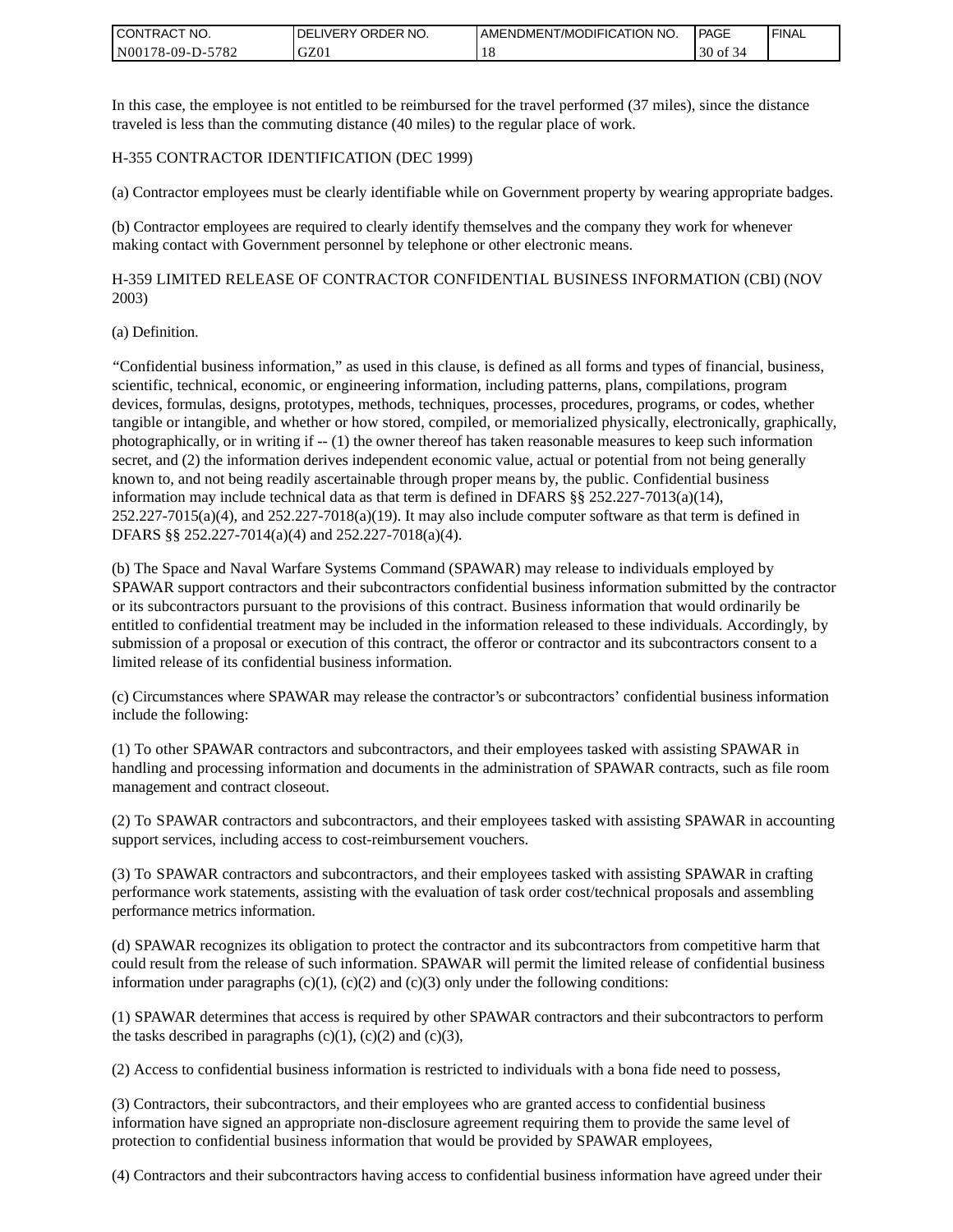| CONTRACT<br>CT NO.              | `NO.<br>' ORDER<br><b>DELIVERY</b> | AMENDMENT/MODIFICATION NO. | l PAGE | <b>FINAL</b> |
|---------------------------------|------------------------------------|----------------------------|--------|--------------|
| $-5782$<br>N001<br>$178-09-D$ - | GZ01                               | 1 O                        | ΟĪ     |              |

contract or a separate corporate non-disclosure agreement to provide the same level of protection to confidential business information that would be provided by SPAWAR employees, and

(5) SPAWAR contractors and their subcontractors performing the tasks described in paragraphs  $(c)(1)$ ,  $(c)(2)$  or  $(c)(3)$ have agreed under their contract or a separate non-disclosure agreement to not use confidential business information for any purpose other than performing the tasks described in paragraphs  $(c)(1)$ ,  $(c)(2)$  and  $(c)(3)$ .

(e) SPAWAR's responsibilities under the Freedom of Information Act are not affected by this clause.

(f) If SPAWAR satisfies the conditions listed in paragraph (d), the contractor and its subcontractors agree to indemnify and hold harmless the Government, its agents, and employees from every claim or liability, including attorneys fees, court costs, and expenses, arising out of, or in any way related to, the misuse or unauthorized modification, reproduction, release, display, or disclosure of confidential business information provided by the contractor to the Government.

(g) The contractor agrees to include, and require inclusion of, this clause in all subcontracts at any tier that requires the furnishing of confidential business information.

#### ORGANIZATIONAL CONFLICT OF INTEREST (NAVSEA) (JUL 2000) (RESTATED FROM BASIC CONTRACT)

(a) "Organizational Conflict of Interest" means that because of other activities or relationships with other persons, a person is unable or potentially unable to render impartial assistance or advice to the Government, or the person's objectivity in performing the contract work is or might be otherwise impaired, or a person has an unfair competitive advantage. "Person" as used herein includes Corporations, Partnerships, Joint Ventures, and other business enterprises.

(b) The Contractor warrants that to the best of its knowledge and belief, and except as otherwise set forth in the contract, the Contractor does not have any organizational conflict of interest(s) as defined in paragraph (a).

(c) It is recognized that the effort to be performed by the Contractor under this contract may create a potential organizational conflict of interest on the instant contract or on a future acquisition. In order to avoid this potential conflict of interest, and at the same time to avoid prejudicing the best interest of the Government, the right of the Contractor to participate in future procurement of equipment and/or services that are the subject of any work under this contract shall be limited as described below in accordance with the requirements of FAR 9.5.

(d) (1) The Contractor agrees that it shall not release, disclose, or use in any way that would permit or result in disclosure to any party outside the Government any information provided to the Contractor by the Government during or as a result of performance of this contract. Such information includes, but is not limited to, information submitted to the Government on a confidential basis by other persons. Further, the prohibition against release of Government provided information extends to cover such information whether or not in its original form, e.g., where the information has been included in Contractor generated work or where it is discernible from materials incorporating or based upon such information. This prohibition shall not expire after a given period of time.

(2) The Contractor agrees that it shall not release, disclose, or use in any way that would permit or result in disclosure to any party outside the Government any information generated or derived during or as a result of performance of this contract. This prohibition shall expire after a period of three years after completion of performance of this contract.

(3) The prohibitions contained in subparagraphs  $(d)(1)$  and  $(d)(2)$  shall apply with equal force to any affiliate of the Contractor, any subcontractor, consultant, or employee of the Contractor, any joint venture involving the Contractor, any entity into or with which it may merge or affiliate, or any successor or assign of the Contractor. The terms of paragraph (f) of this Special Contract Requirement relating to notification shall apply to any release of information in contravention of this paragraph (d).

(e) The Contractor further agrees that, during the performance of this contract and for a period of three years after completion of performance of this contract, the Contractor, any affiliate of the Contractor, any subcontractor, consultant, or employee of the Contractor, any joint venture involving the Contractor, any entity into or with which it may subsequently merge or affiliate, or any other successor or assign of the Contractor, shall not furnish to the United States Government, either as a prime contractor or as a subcontractor, or as a consultant to a prime contractor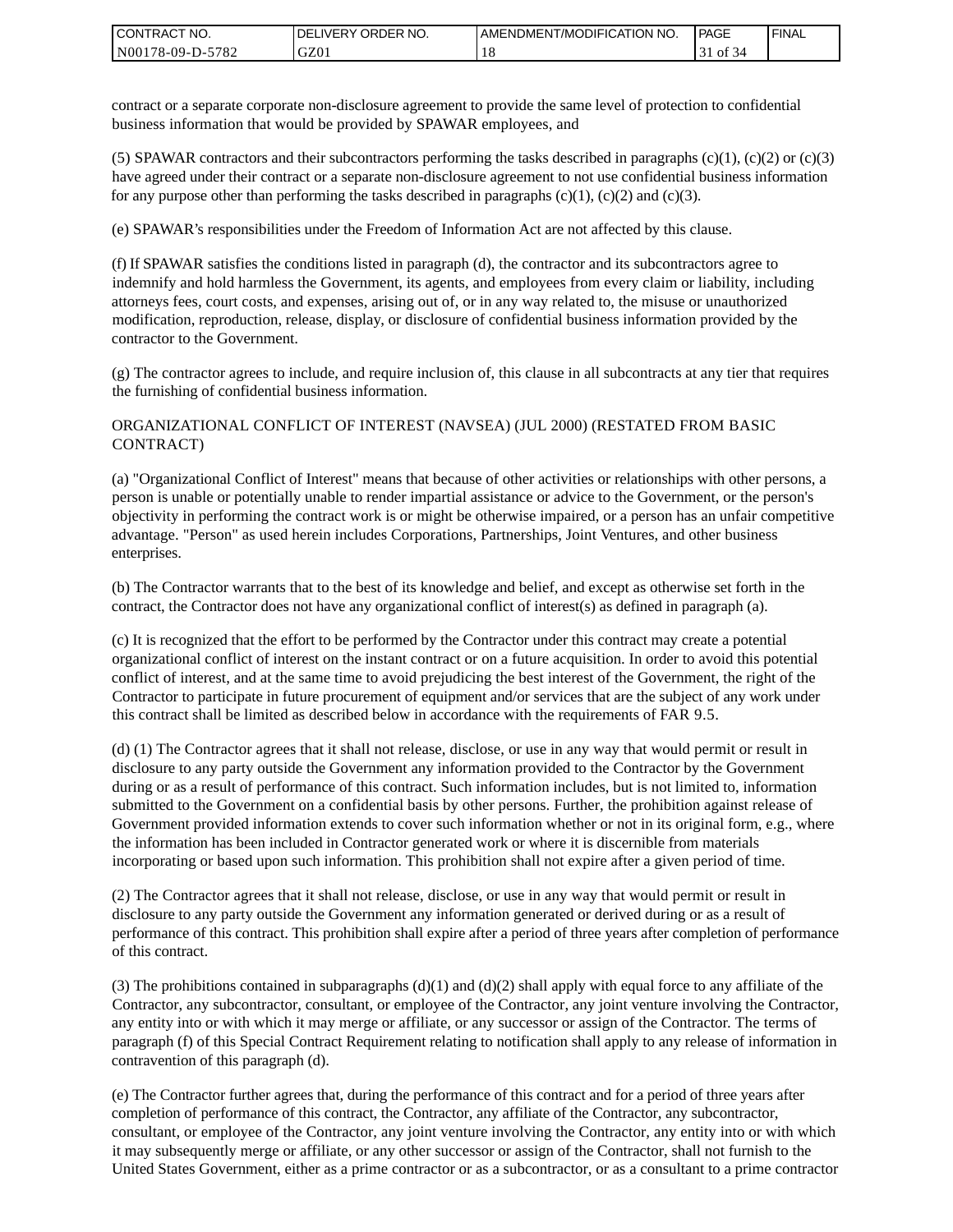| I CONTRACT NO.   | <b>IDELIVERY ORDER NO.</b> | AMENDMENT/MODIFICATION NO. | PAGE                | 'FINAL |
|------------------|----------------------------|----------------------------|---------------------|--------|
| N00178-09-D-5782 | GZ01                       |                            | $\sim$<br>ΟĪ<br>-54 |        |

or subcontractor, any system, component or services which is the subject of the work to be performed under this contract. This exclusion does not apply to any recompetition for those systems, components or services furnished pursuant to this contract. As provided in FAR 9.505-2, if the Government procures the system, component, or services on the basis of work statements growing out of the effort performed under this contract, from a source other than the contractor, subcontractor, affiliate, or assign of either, during the course of performance of this contract or before the three year period following completion of this contract has lapsed, the Contractor may, with the authorization of the SeaPort/Task Order Contracting Officer, participate in a subsequent procurement for the same system, component, or service. In other words, the Contractor may be authorized to compete for procurement(s) for systems, components or services subsequent to an intervening procurement.

(f) The Contractor agrees that, if after award, it discovers an actual or potential organizational conflict of interest, it shall make immediate and full disclosure in writing to the SeaPort/Task Order Contracting Officer. The notification shall include a description of the actual or potential organizational conflict of interest, a description of the action which the Contractor has taken or proposes to take to avoid, mitigate, or neutralize the conflict, and any other relevant information that would assist the SeaPort/Task Order Contracting Officer in making a determination on this matter. Notwithstanding this notification, the Government may terminate the contract/Task Orders for the convenience of the Government if determined to be in the best interest of the Government.

(g) Notwithstanding paragraph (f) above, if the Contractor was aware, or should have been aware, of an organizational conflict of interest prior to the award of this contract or becomes, or should become, aware of an organizational conflict of interest after award of this contract and does not make an immediate and full disclosure in writing to the SeaPort/Task Order Contracting Officer, the Government may terminate this contract/task orders for default.

(h) If the Contractor takes any action prohibited by this requirement or fails to take action required by this requirement, the Government may terminate this contract for default.

(i) The SeaPort/Task Order's Contracting Officer's decision as to the existence or nonexistence of an actual or potential organizational conflict of interest shall be final.

(j) Nothing in this requirement is intended to prohibit or preclude the Contractor from marketing or selling to the United States Government its product lines in existence on the effective date of this contract; nor, shall this requirement preclude the Contractor from participating in any research and development or delivering any design development model or prototype of any such equipment. Additionally, sale of catalog or standard commercial items are exempt from this requirement.

(k) The Contractor shall promptly notify the Contracting Officer, in writing, if it has been tasked to evaluate or advise the Government concerning its own products or activities or those of a competitor in order to ensure proper safeguards exist to guarantee objectivity and to protect the Government's interest.

(l) The Contractor shall include this requirement in subcontracts of any tier which involve access to information or situations/conditions covered by the preceding paragraphs, substituting "subcontractor" for "contractor" where appropriate.

(m) The rights and remedies described herein shall not be exclusive and are in addition to other rights and remedies provided by law or elsewhere included in the basic contract or this task order.

(n) Compliance with this requirement is a material requirement of the basic contract and this task order.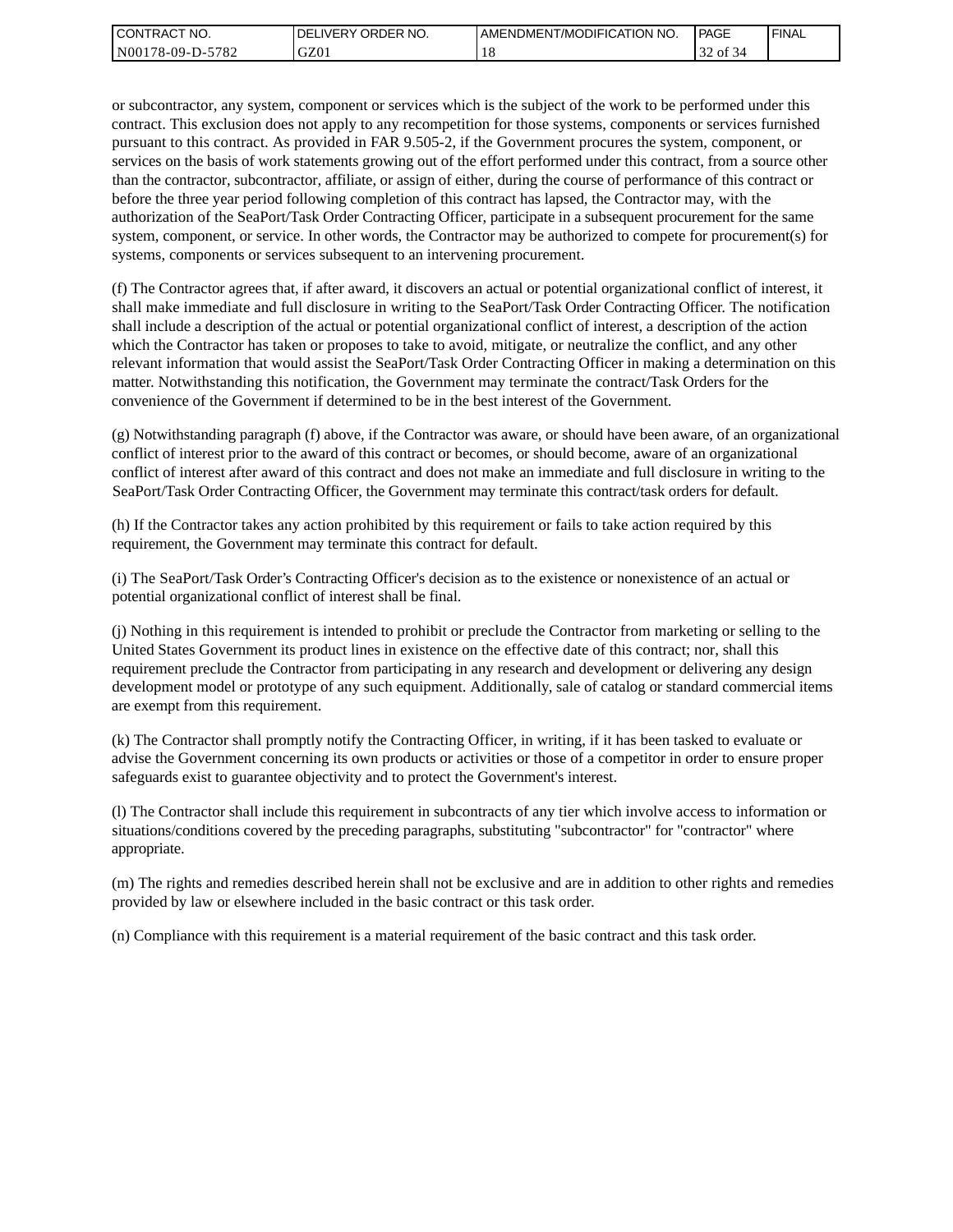| CONTRACT NO.     | `NO.<br><b>DELIVERY ORDER</b> | AMENDMENT/MODIFICATION<br>' NO. | PAGE | 'FINAL |
|------------------|-------------------------------|---------------------------------|------|--------|
| N00178-09-D-5782 | GZ01                          |                                 | οt   |        |

# **SECTION I CONTRACT CLAUSES**

52.217-9 OPTION TO EXTEND THE TERM OF THE CONTRACT (MAR 2000)

(a) The Government may extend the term of this task order by written notice to the Contractor on or before the expiration of the task order; provided, that the Government gives the Contractor a preliminary written notice of its intent to extend at least 60 days before the task order expires. The preliminary notice does not commit the Government to an extension.

(b) If the Government exercises this option, the extended task order shall be considered to include this option clause.

(c) The total duration of this task order, including the exercise of any options under this clause, shall not exceed five years.

#### 52.219-14 LIMITATIONS OF SUBCONTRACTING (DEC 1996)

Authorized subcontractors:

Nortel Government Solutions, Inc

Mandex, Inc.

Planned Systems International, Inc.

Dependable global Solutions, Inc

Cyber Squared, Inc.